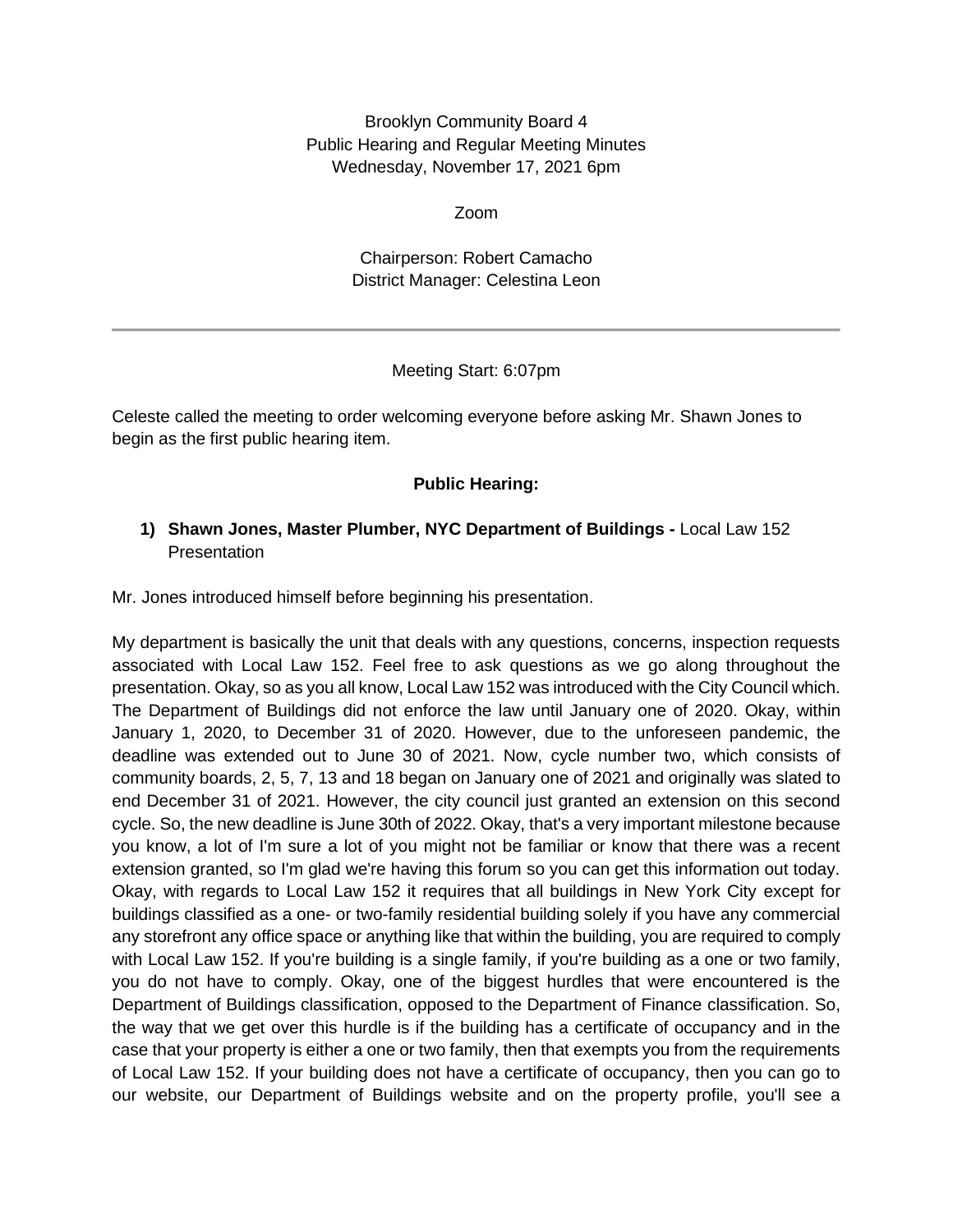Department of Finance indication you can provide that you can contact us and we'll be happy to provide you with guidance and assistance to let you know whether or not your brother is required to comply. Now one of the one of the one of the issues with that is your property might be solely to family, but unfortunately you might be being taxed as a three family. My recommendation is if that's the case, I strongly urge you to reach out to the Department of Finance to take any necessary documentation so they can correct this information. Because it is saying that this says to us that your family and you have no documentation to prove to us otherwise. Unfortunately, your property is subject to comply with local law 152 And you must have an inspection done. Right and the number one goal is to clean to understand that it's not this is not a local law designed to create hardships or employ unnecessary cost to property owners, but the focus is safety. Okay, gas piping systems and we see it and we hear it every day. Oh, my dad's piping systems into my building for 60 years, 40 years, 50 years. Not going to tell that type of system is not being properly maintained. There's not anyone checking in to make sure that there's no leaks, no one checking on the integrity of the gas pipeline itself and over the course of years, 6050 years or so. as anything else as anything else it becomes old and begins to deteriorate and potential problems exist when that happens. So, the City Council decided until after a couple of unfortunate situations a couple of explosions. The Second Avenue explosion in March of 2015. And the Park Avenue explosion in May. I think it was May of 2014 because we don't have dates right now. But within that with a short timeframe. We had two major explosions with several lives and several injuries that occurred due to gas limitations. So, to prevent that, we are now required in addition two sets of eyes to look at this guy's piping system once every four years. Okay, this is a safety matter, a very important matter and it's good for everyone. Okay, so as I stated building and classified as part of the RD occupancy group are exempt from local 152. This classification includes both oneor two-family homes, convents, and monasteries with fewer than 20 occupants who call them community facilities in one- or two-family buildings. Right. So, if your property is consistent with any of these lessons within this last bullet, then typically you will be exempt from the local laws, local law requirements but again, you must verify that property classification if you're not unsure, do not hesitate. To contact the Department of builders we are here to help you. Schedule Okay, so as I initially stated this first cycle began January one of 2020 it was slated to end December 31 of 2020 however, there was an extension granted that pushed that data out to June 30, 2021. Now we're in cycle number two started January 1, 2021. And I say it was originally stated to end December 31 of 2021. However, a recent extension was granted pushes it out to June 30 of 2022. So that first humidity goes to five 713 and 18. And if you would like additional information associated with this somewhere. I'll provide that information in one second with the local, with the new rules that you can look up any view and gather additional information associated with the extensions and other changes that were made to the local laws. Okay, cycle three begins January one or 2022 and is slated to end December 31 of 2022. And that consists of delivery boards, 4, 6, 8, 9 and 16 and all boroughs. Cycle Number Four begins January one to 2023 and December 31 of 2023. And that's for community boards 11, 12, 14, 13 and 17. Okay so as the law indicates, that no later than then they do pay, which for this current cycle will be June 30. Are you required? Are you allowed to have your inspection done? However, we strongly encourage him to make sure you haven't done this by mistake. I highly recommend that you do as soon as possible to avoid any unnecessary penalties when learning additional property.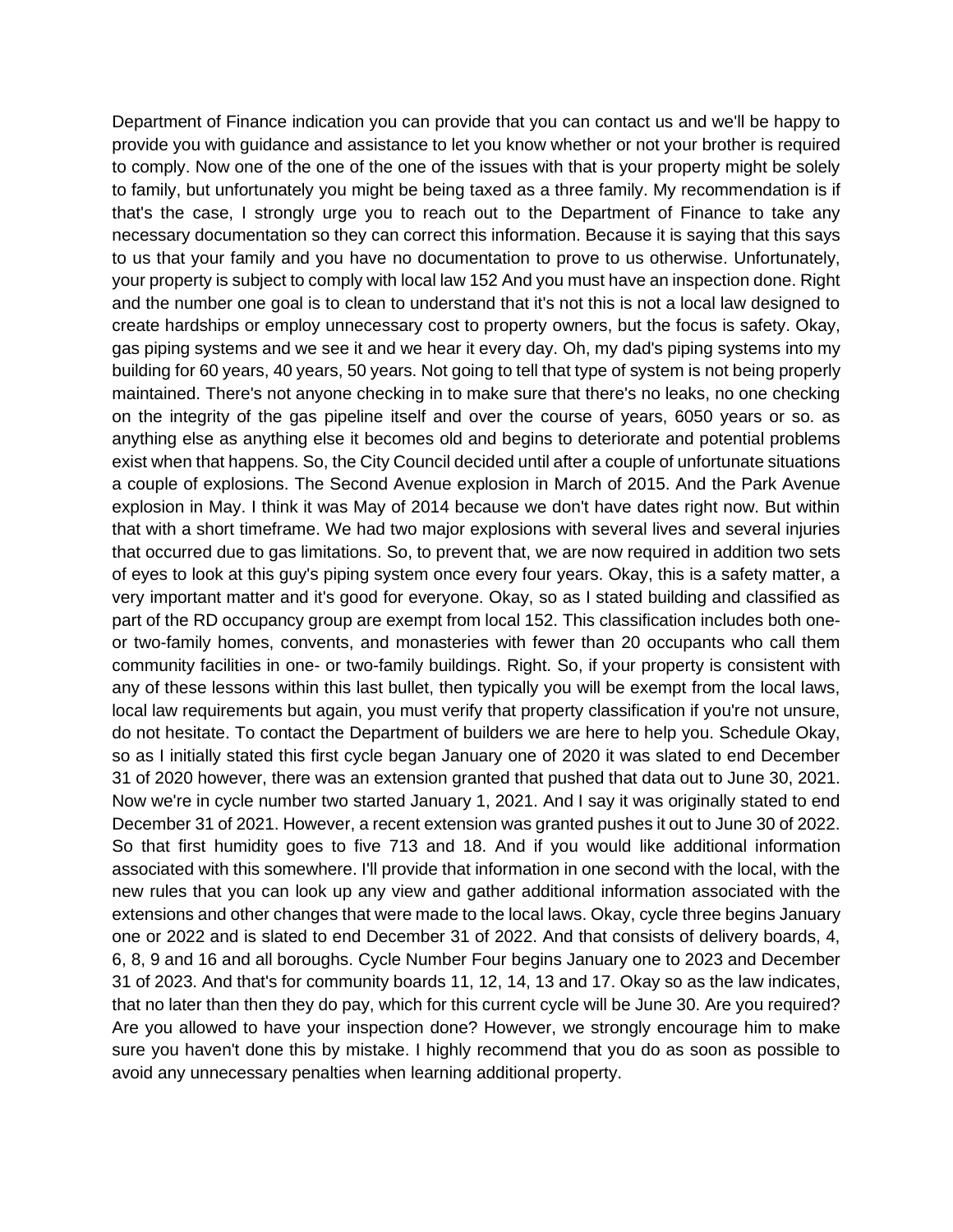Okay, so this is just a matter of where you can you know, website and put your ads to let you know when your community district is built for an inspection Okay, what does the local law inspection consist of? Local Law 152 mismatches This consists of an inspection of all exposed gas piping including gas piping that is open to view. It does not include gas piping above a drop ceiling or behind the access door in a wall in a seal in, in a fire rated enclosure. We're not We're not required to open things up to create additional hardships or additional costs to have these things corrected once the inspection is completed. So basically, all the gas piping from the point of entry as it enters the building where your meters are located, or outside inside doesn't matter, must be inspected. If you have a water rule or mechanical rule, a laundry room for any other room that might house gas piping if you have a commercial space, and you have rooftop units. If you have a residential home, you have a barbecue grill, you have a Pool Heater which you know depends on the building you might have a pool, things of that nature these things are required to be inspected. You are not required to have an inspection conducted within the tenant space. Okay, so tenant space being your apartments. If you have a commercial space that has gas piping within it, they might have a mechanical room within that commercial space. Those locations are not required to be inspected.

Okay yeah, that's pretty much it for that. Okay, so if your building does not contain a gas piping system, you're required, okay? The law originally required that you hire a licensed or licensed registered architect or license architect or registered design engineer, certified it a bit and has no gas pipe and with the new with the new initials the new rule that's been implemented, you're now allowed to use to utilize a licensed master plumber or his authorized representative to verify like condition taking no longer just stuff to hire in the design professional to do this for you. Okay, so the point of entry of gas piping into the building including building surface meters and all gas pipes in public spaces, hallways, corridors, mechanical and boiler rooms inside and outside buildings, including roof tops must be inspected. Include all rooms up to what's in a space containing the gas appliance. So, as I said, if you must have a mechanical room on each floor within your building, and it's not within a timid space, then a mechanical one must be inspected. What they are going to do around a timid space is the is the person that's performing especially is going to use a portable gas leak detector system was a portable gas leak protection device and it has a probe and they're going to probe around all the doors within the building to make sure that there's not a potential gas leak with inside that apartment. If the probe gets a reading, then that person performing the inspection has obligations to contact the utility company is going to contact the owner the owner is going to contact the Department of Buildings and notifies of this condition. equipment such as pressure regulator, regulator dents, bow sleeves, point of entry sales, etc. should be inspected. What is not inspected is tenant spaces there's no exception to that. Very gas piping or conceal gas piping. It's not required to be inspected; properties that presently do not have gas service or appliances connected to any gas piping, provide a signed statement from the utility competence of verified right. So, let's say for instance, as an everyday occurrence where there might be a potential leak or another hazardous condition that exists up in that building or the grill that might be under our validation process. They might be doing a gas leak. If that is the case right now currently, and your building is soon to be up for exploration on the cycle. You can provide the documentation which has a—you reach out to National Grid and request documentation from that statement that indicates when your guest service was terminated, and it would also indicate whether the gas was restored. If the gas is terminated at that time. Then you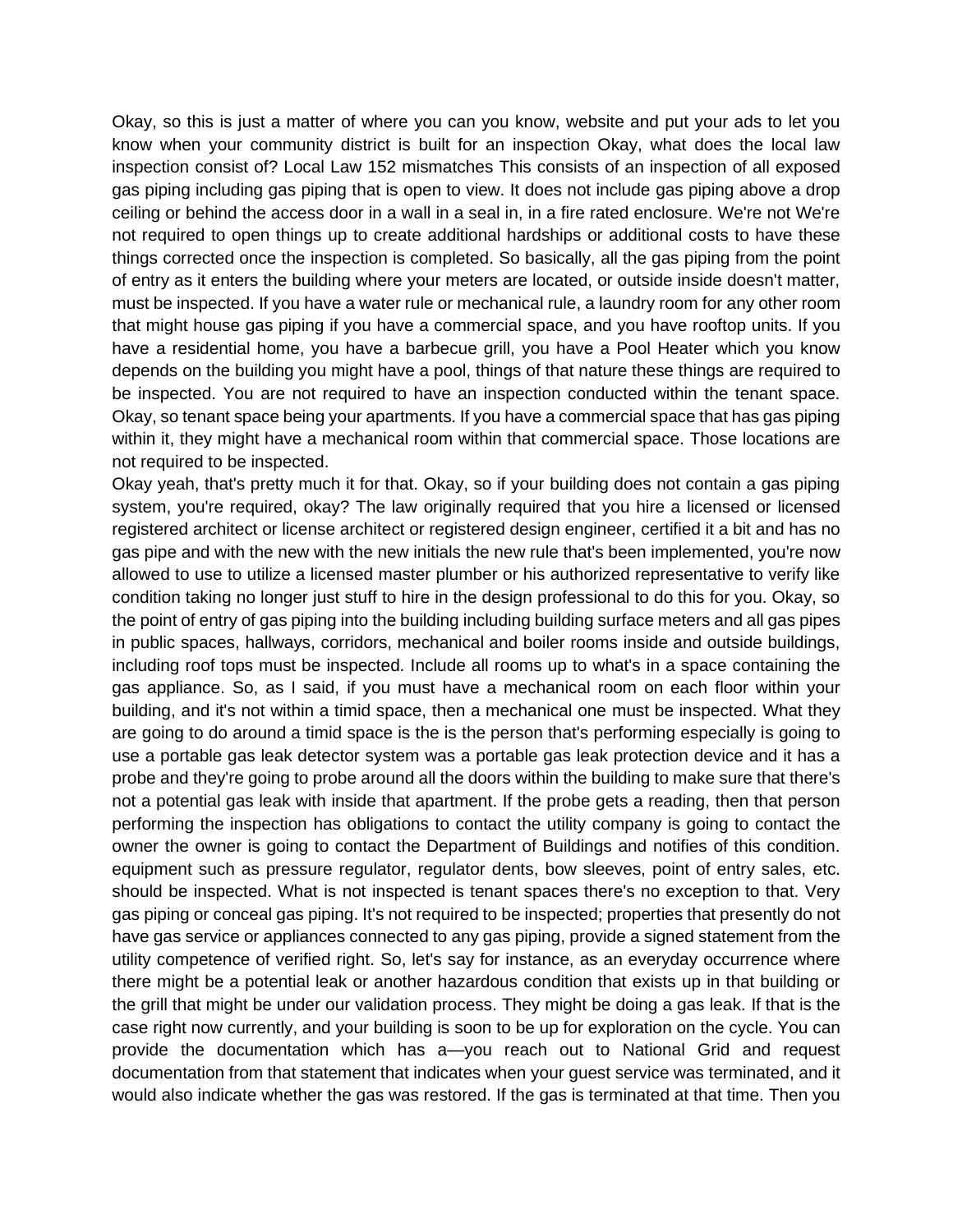submit the documents into the Department of Buildings. You'll see the email account at the end of this okay, but if the building can be gas piping, while active gas piping system you are required to comply with the inspection requirements unless you're RD. To complete the inspection number 646. Inspect the building's gas piping system by five licenses is active by using 656 Okay, the license search tool to be able to negotiate apartment buildings. So that's the phone number you may search a licensee by name and the ID a 3476 when you're out searching for these contractors to perform these inspections, three to five licenses add which also want to see required requests pulled that. Okay, I don't know why. I am not sure how to answer that. Because you should be able to get in with your business card from an authorized representative of the department that provided some training. And notice that that's the only number we have. So, I don't want to know why it's telling you it's the wrong number system we don't want. Okay, okay, yeah, you could try again. Maybe it'll go through. Okay. All right.

In the neighborhood working on gas piping systems, we don't want a job from the neighborhood anywhere near your gas pipe. Hey, that is extremely dangerous. You always want to deal with a licensed professional or licensed professional company. When you're dealing with gas or pretty much any plumbing related issues in New York City that you want a professional you want someone that's certified and performing these inspections. Okay, you can also be viewed if a disciplinary action is taken against a licensee by DOB or voluntary surrender records by using the Know Your construction professional tool, which can also be found on the Department of Buildings website.

Okay, for inspection to be conducted successfully, the inspector must be provided full access to all attended areas is what I'm putting in smash it to be certified as complete. If they are not able to gain access, the inspection must be repeated. Now we've been encountered with this quite often where we might have an absentee landlord or the other might have a software and you have an inspection schedule. And certain areas within that building that house gas pipes but it's not as accessible. That is a problem is a problem in the sense that your inspection is not going to be completed the proper way and the second problem might be that you might get charged for having to have the person come back out so we perform the inspection. Also, to avoid anything, any of these things typing in, let's make sure that all necessary areas have the necessary access and we're putting inspectors in the inspection the appropriate way. Well, once the specialist completed, your licensed master plumber must submit a gas piping system periodic inspection report, also known as a GPS one, so the owner or the owner's representative within 30 days of the inspection Okay, so if you had an inspection done yesterday, you need to be seen that documentation the initial documentation GPS one from your licensee or his authorized representative no later than December 17 of 2021. Okay if you have not yet received that if you don't see within that timeframe, you need to be one. Don't wait to the 30 days. It's common to start reaching out a little earlier because you're paying for this documentation. So, you want to get this documentation as soon as possible because there might be conditions that have to be corrected and you want to get a jumpstart on it. Okay, so if you don't receive that from that contract within an allotted time, please notify the Department so we can take the appropriate action. Also, within 60 days after the inspection, you as the owner or his representative are required to submit the gas pipe the system periodic inspection certification, also known as a DPS two-sided sale by a licensed master plumber who conducted or supervising inspection for the DOP. Okay, there's only one way that that can be submitted to the VLB and that's through our certification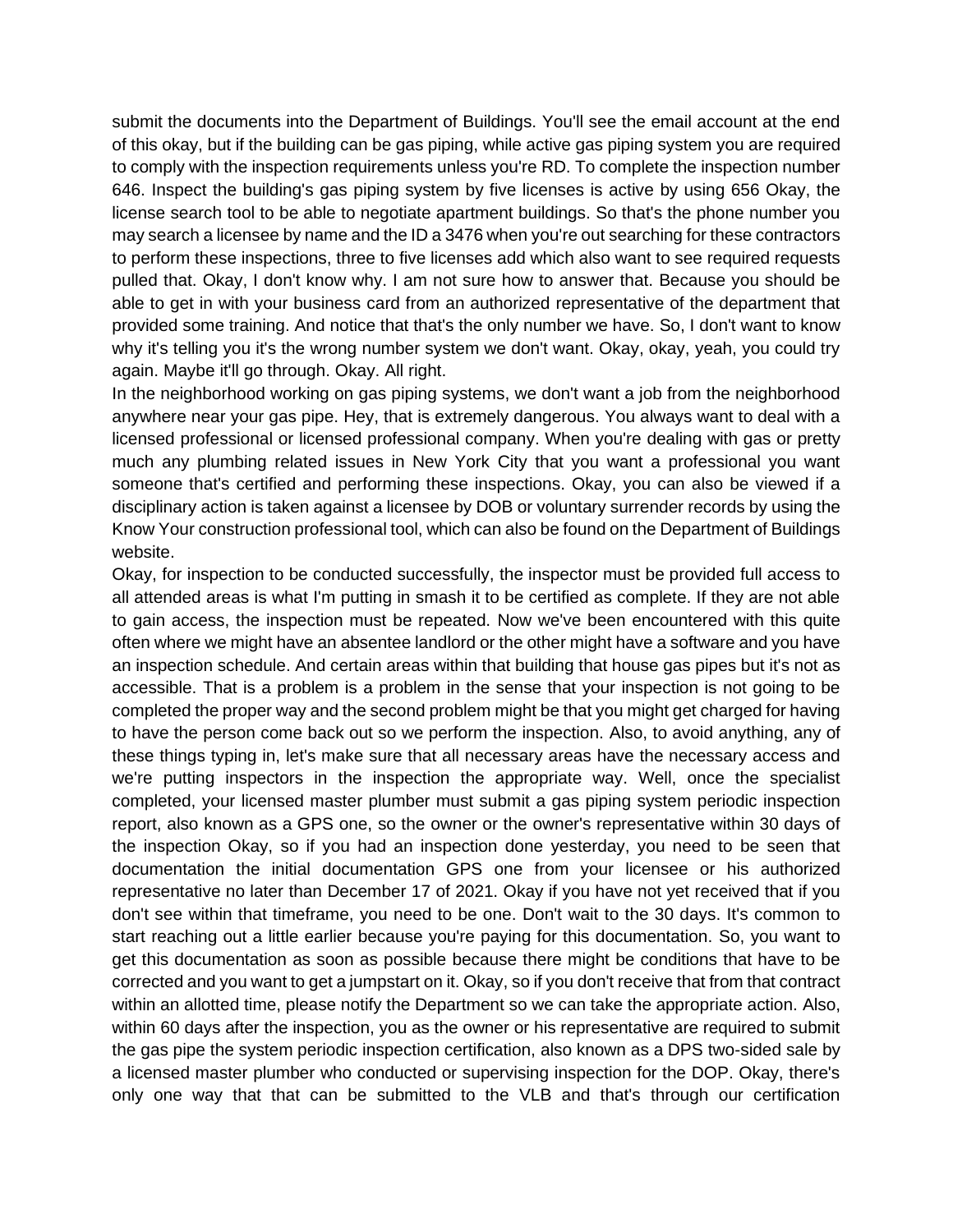submissions portal. Okay. Now the poll requires that you have Google Chrome as your internet provider, as well. Not allowed to upload your data, enter the information from the document, as well as upload a copy of the document front and back. And the system will not take any device or any document that has a bandwidth larger than 10 megabytes. So, you might have to change the size of the document. You might have to take a picture of it and submit it as a PDF. You might have to play around with paper please make sure to submit it within a timely fashion. All right in correcting conditions, unsafe and hazardous conditions such as a gasoline, illegal connection or non-coal compliant installation, quiet immediate notification. So, as I said earlier, things of this nature what will be pointed to the Department of Buildings the utility company as well and you and you yourself the owner or the owner's representative immediately means while the sits away while the inspector was still on site, the inspector is not allowed to leave the location. And then we put this because there's a link in there for courses that must be taken. And all of those all those other conditions. So, the company must come in, they must verify the expected needs to be there to show them the conditions and things of that nature. Okay, so let's you know we must work together and make sure that you're having an open line of communication with the contractor. If the gas pipe is system inspection certification submitted to dob indicated that additional time was needed to deliver the conditions identified during the gas piping system inspection. You submitted the apartment or DOB within 180 days of the inspection, a gas piping system periodic inspection certification GPS tool that indicates that you need additional time that additional time you're going to be technically allowed 180 days in total from the date of the original inspection. Right but let's say you had your inspection conducted in September. Now that this has been an extension granted, you now have until June 30th to add those corrections and those conditions corrected in a document submitted to VOB showing progress has been made.

That we've granted not only is the inspection date granted an extension, but also the dates that make the necessary, so vacation Corrections has been granted an extension as well. Alright correction up in this is identified during the gas piping system inspection must be performed it complies with the New York City Construction closed including obtaining any required permits. Alright, so there's very minimal things that can be corrected during these inspections without a permit. One would be if you don't have the proper support, so the gas pipeline system you don't need you don't need a permit pool. Right? If you know something within the gas meter room and combustible materials within the gas meter room, you don't need a permit to remove those things. You know, anything that doesn't require the gas to be temporarily shut off to make a correction. Then you don't need a permit for it. Okay, that's pretty much the gist of it. Anytime that the gas must be shut to make up, whether it's a nipple change, a fitting change, for lift the pipe to be changed, whatever that may be that gas has to be shut off and the utility company must be notified before it's done. A licensed master plumber or is what the bars represent that is not allowed to shut a gas meter except for an emergency condition and that emergency condition will be a gas leak. Anything else they must notify the utility company but, in the comment, shut the gas off. Okay, and this is how this is some additional tips and information to access the portal use Google Chrome and clear the cache. When uploading the GPS to form to the portal the GPS to form must be a PDF. Refrain from uploading an image other GPS to form images are so large and affordable given our message. Reach out to DOP to troubleshoot further technical issues when uploading GPS to form to the portal. DOP VCs we can generate reports of uploaded GPS to phones we can check by address. It only deals with submission dates. Inspections conducted by utility companies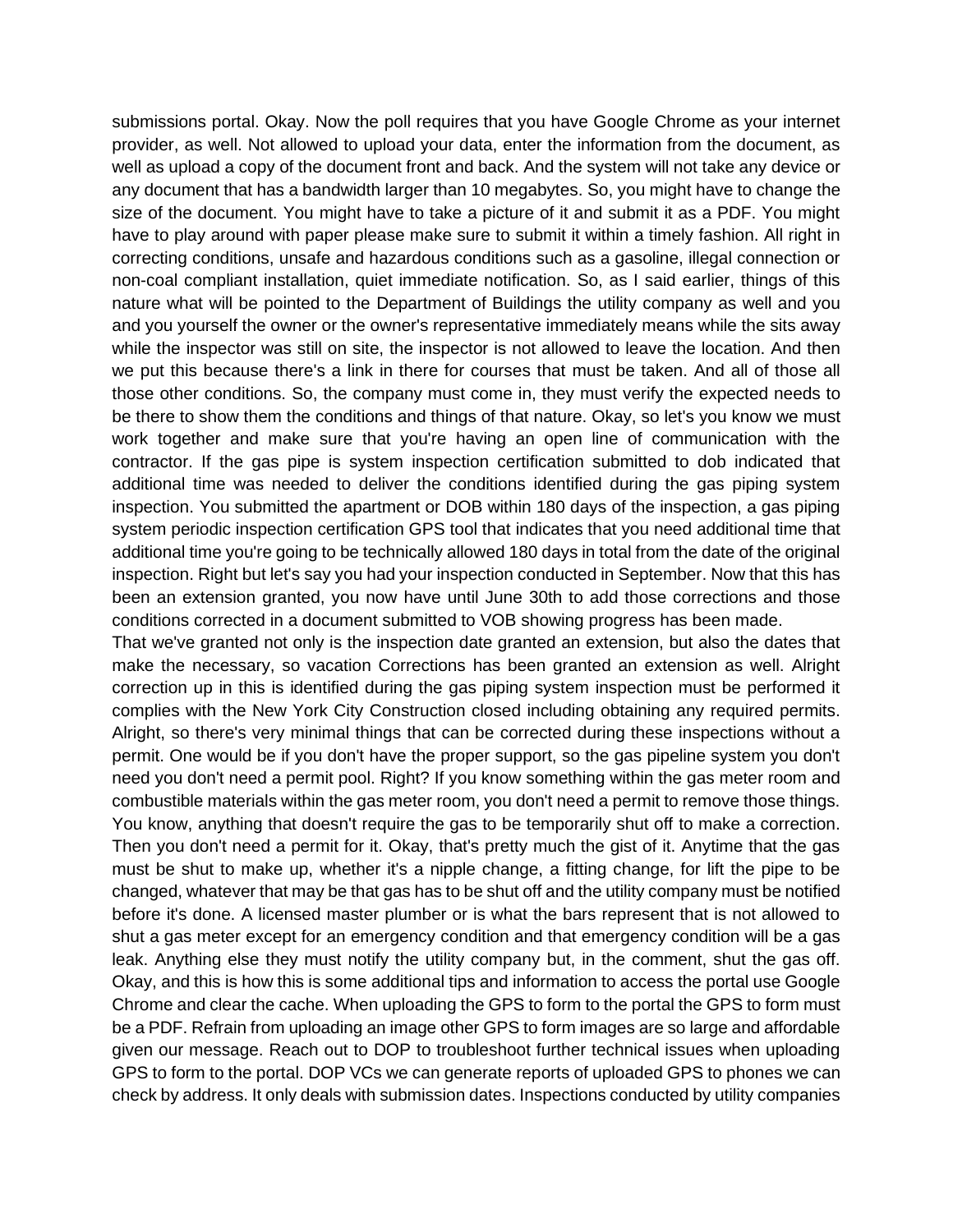do not meet local mobile computing requirements. So, this is a popular situation right here. Right now, both utility Congress and as well as National Grid are also performing inspections on gas piping systems. That inspection that they are performing is for the Public Service Commission which still has the utility company that has nothing to do with the local open to requirement you are required. To still have the local market, inspections conducted by a licensed master plumber with the right representative okay properties with certificate of occupancy dated after December 6 of 2016 will be exempt for 10 years once continuously expired especially as required every four years thereafter. So, let's say for instance, where I'm at now on Broadway let's say you justly see our certificate of occupancy in December on December 6 of 2000. And let's say 19 For the last styling we received as a ticket advocacy on December 6, 2019. Our first inspection is not required to be conducted until December 6 of 2029. You're allowed 10 years for a new building. Okay, so once that comes out, once you do that process within that first 10-year cycle, then you fall in line with your community district cycle. So even if your community district cycle starts in January one of 2030 then you must do another inspection in January between January 120 30 and December 31 of 2030. Okay, inspection deadline extensions additional 180 days extensions are granted if owners unable to obtain inspection must submit GPS to form requesting assistance.

Excuse me. Okay, local resources local law 52 or 2016 service notice so we have service notices and start local markets and so on and apartment buildings website. And it can provide you with an extensive amount of information. We have a fact sheet that's approximately four to six pages long. I don't remember it because it's constantly growing. For any questions or concerns. You can reach out to the Department of Buildings as it has an enforcement hotline. This used to be our main line number but now it's a hotline number and that number is 212-393-2557 as well as you can reach us via our email account. Which is LL152. of 16 at buildings that nyc.gov Okay, the Department of Buildings website is also listed here. So, report exposed gas piping issues or gas leak. or anything of that nature. My first recommendation is if you smell gas, call 911 as the fire department will arrive much faster than the utility company and once, they arrive they will contact the utility company to come out for assistance. Okay, but these are the contact members to the respective utility companies. And that's it for me. Thank you. Anyone have any questions, concerns, or comments?

Thankfully mentioned that contact information again, you could please contact information please repeat that.

Okay, our telephone number is 212-393-2557 And then is there anyone you know not only I you know can help you but anyone within my unit any staff member that answers the phone can assist you with any questions or concerns that you may have associated with local law 150. So, also our email account is [ll152@buildings.nyc.gov.](mailto:ll152@buildings.nyc.gov)

Annette Spellen: Hi, Shawn. My name is Annette Spellen. One question Book Two, but the most important one, what is the estimated costs of the inspection?

Answer: The estimated costs of Hello Yes, sorry. I'm excited to get back to the PowerPoint. The estimated cost of the inspection varies based on a lot of different factors. Okay, honestly, unfortunately, there's no regulation on a regulatory mechanism in place. But um, I've heard of one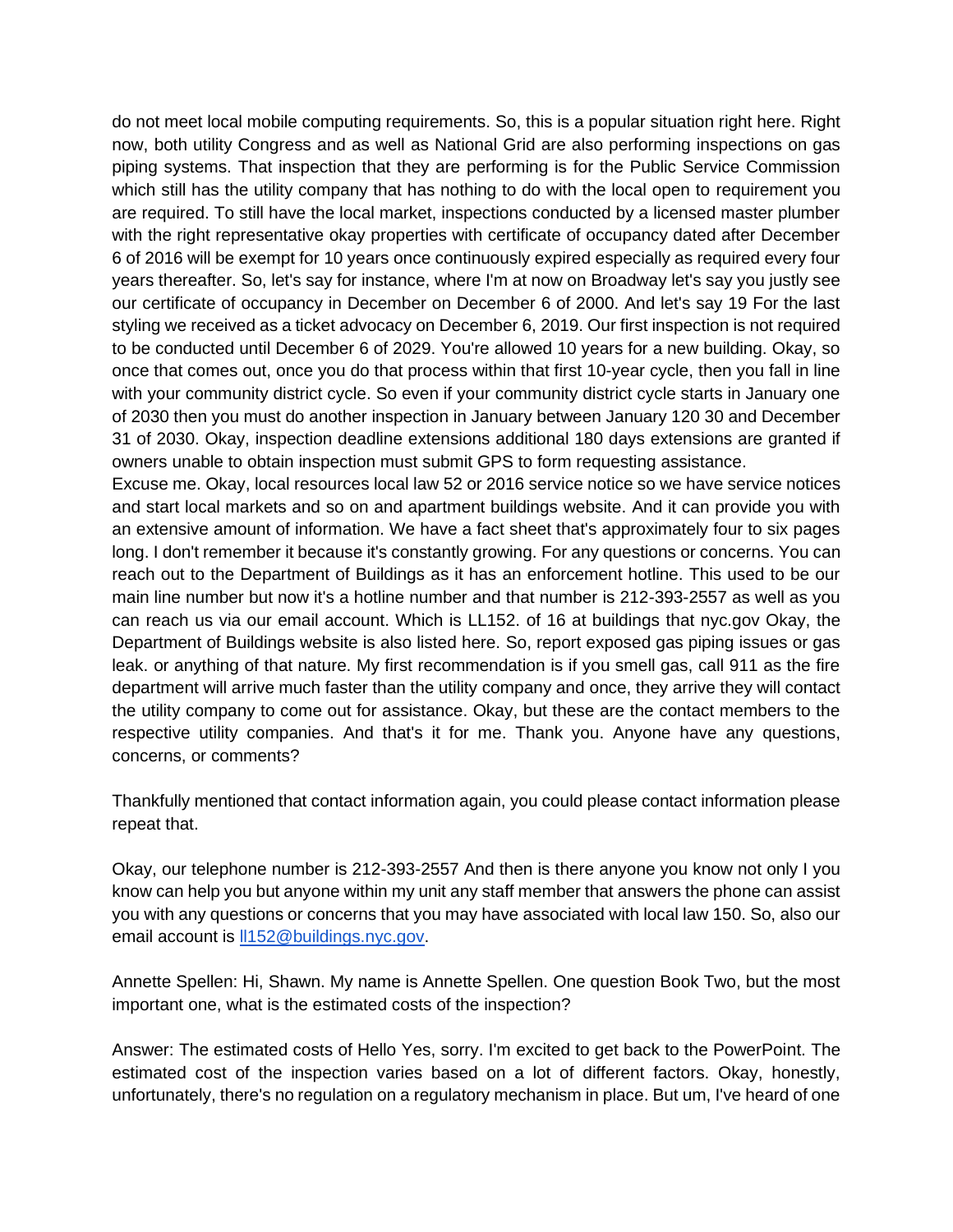average sum of three families. I've heard anywhere from \$300 to \$1,000 for three families. So, my recommendation with regards to just searching for someone to perform the inspection for you. I like to use this feature at the minimum of three contracts, the rule because three now just because the person charged me the highest doesn't mean that they're the best because they charge the lowest though minute, they're the worst. It all depends on the individuals and the company. But again, you can always also check your city contract license contract is required to register with the Better Business Bureau. Alright, and what the development is bro they have, they have report cards. So, before you hire someone you can know like, like I said, you could say the Department of Buildings, know your contractor to verify that they had a disciplinary action taken against them by the Department of Buildings. You can also check the Better Business Bureau to see their report cards which information is provided by federal customers as to the performance or the lack thereof are these individuals.

Okay, now for those of us on community board 4, can we start to have our inspections now? Do we have to wait until after the beginning of the year?

Answer: You must do the inspection within your allotted cycle. You cannot do it before. Certainly, you're allowed to do it after if you miss your deadline. And we strongly suggest that you do it as soon as possible but you're not allowed to start it before and as it won't be calculated within the proper cycle for you.

Thank you.

Elise Ruiz: Hello. Can I ask a question please? Our community for that they didn't know ascension is from January, December Excuse me? January 22 to December 22. So right now, when the lady writes that I've seen people charge six family units coming by with a gun and that \$1,000 Just to look at the sorry, say that again.

Okay, I have had a couple of plumbers that come to my unit but come to all the units in our neighborhood. And they have said that there's such a walk in the door and start checking is \$1,000 that they got a fake guess what they expect is what six family units and then after that depends on what they've tried. There's so far, we have three people that have done it in the end of the block on Covert Street, and they have found which is not a problem finding. But they have found leaks that have never been found by Brooklyn unit again. Is there anything that you upon your site can do to lower these costs or is it always going to be \$1,000? I have two six family houses. Answer: The cost is not always \$1,000. As I just met somebody stated it sounds to the person. I said the cost varies. And again, as I stated the minimum and minimum of estimates that you should receive is three. So, but it sounds like it sounds like you are just taking the first people who want that comment. And then they do Yeah, you're locking yourself into that \$1,000 course or whatever the case may be. I've seen a company perform an inspection on a 20-family building for \$1,000. So, it varies. You must do it; you must do your research.

Eliseo: But those are the names that we need. Answer: I can't provide that type of information as we oversee the work of contractors so we can't. It's a conflict of interest for me to say go use Shawn Jones putting in the duties inspection just like I'm getting a kickback or something and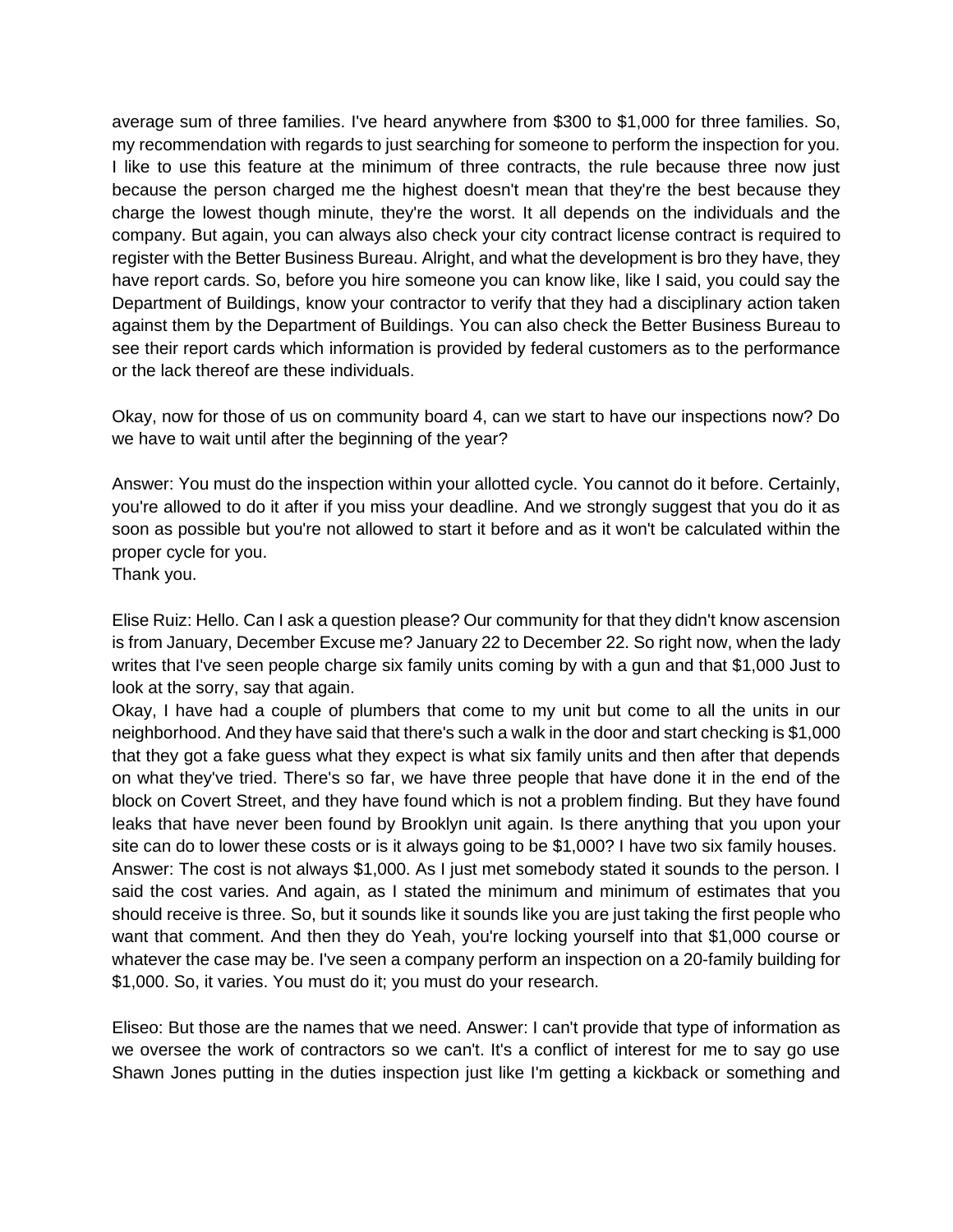that's not right. No, that's not the case. Nobody can do that. Tanesha: Okay, my question has been to thank you so much and we appreciate your time.

Joshua Brown: I just want to verify once again, if you have a one family or a two family you're exempted from this right. This only applies to three families and mixed-use properties are correct.

Answer: We families and above and make sure it's correct. Joshua: Thank you. Mr. Camacho: Anyone else? Anyone from the public?

Tanesha: Hello. Hi. I have one more question. I just wanted to put it where can you get the certificate of occupancy? Answer: For certificate of occupancy is normally when you put in your property profile at the Department of Buildings website. Okay, is that like ACRIS? Is that what you mean?

Answer: You can also verify information on ACRIS. So, but accuracy is an HTTPS website. How's it for basic development? The certificate of occupancy would be on the New York City Department of Buildings website. Once you go to our building's information. Once you go to our website, you're going to find our building's information system. You're going to type in your address, and then your property profile is going to display and to the right under your address on the page. You're going to see a highlighted icon that says certificate of occupancy. You can click on it; it might be there. It might not be there.

And if it's not there when you're done.

If it's not there, then you scroll further down and you look for the Department of Finance classification. The fire department of finance has their classification different from what the Department of Buildings shows. But there's this specific classification that coincides with the RV occupancy group. Okay, so my next question, so the Department of Finance classification is that it's a higher family amount than it is maybe the Department of Buildings but let's say you can't find the certificate of occupancy on your website. What would you do that you'd have to go with the Department of Finance classification, or is there a way to big bad or big ground?

So, my recommendation for that is, if you strongly do purchase your home as a two family, and it still exists as a two family, but the Department of Finance might have your application listed at C dash zero, which is a three family in their eyes. That's why they're taxing us. If your property is a two family then you need to get to the Department of Finance as soon as possible and have that corrected now. What happens is it now your cycle right? Yes, I do you want to do for the most part see before. So, your cycle doesn't begin until January. So, my recommendation is that you start looking into these things now. Must be a little bit proactive now to verify these conditions. So, you have a whole year to have an inspection done. You don't have to have the inspection done with January one not to have it done between January one and the last day that you get an inspection done on December 31. So, you must have the inspection done on December 31 and have that documentation submitted to us by December 31 but that gives you a great deal of time to do all the necessary research to verify whether you have the complaint that Okay, thank you.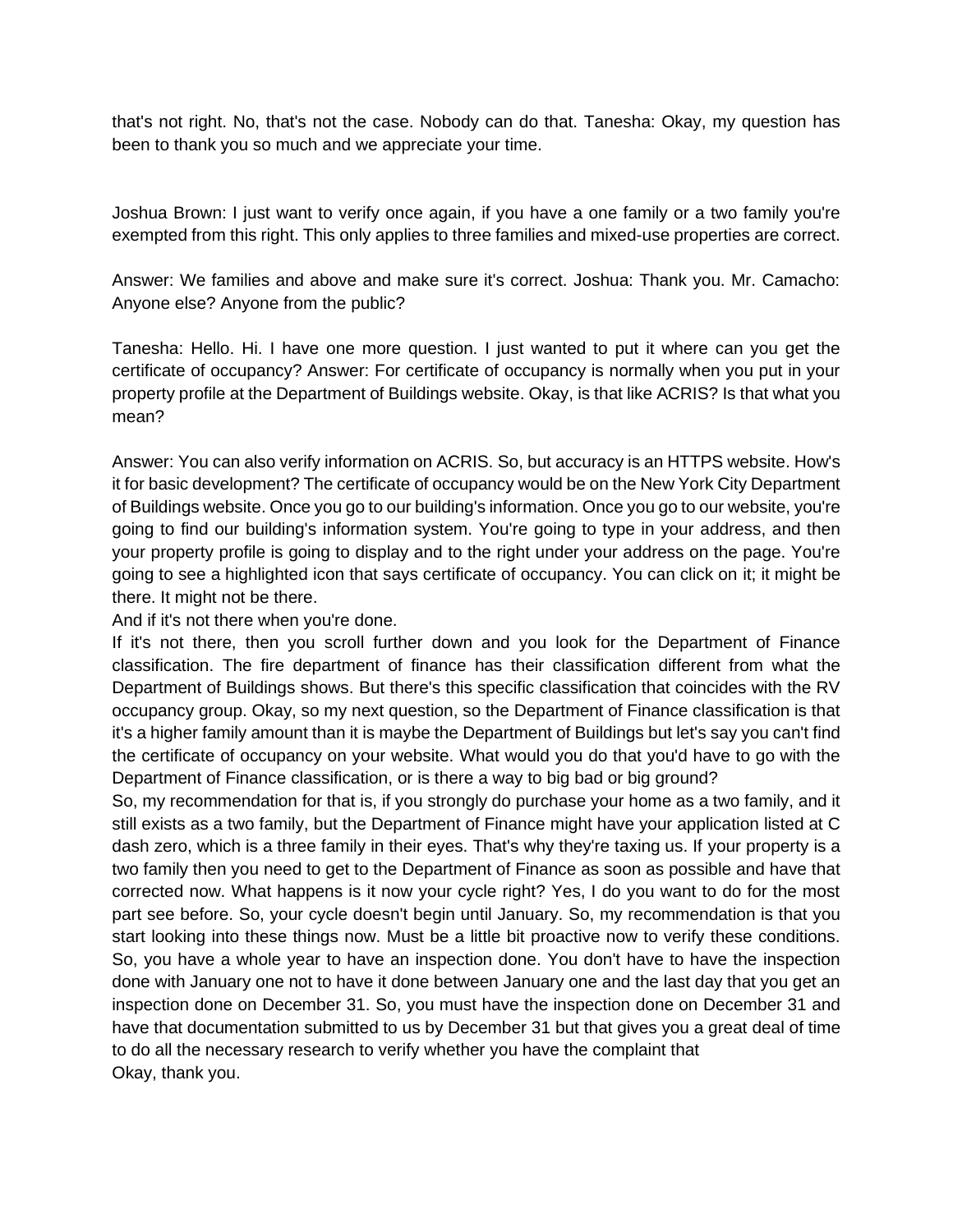Joshua: I want to say Tanisha to your question is Joshua Brown. I work in the real estate space. So how this works is you're going to go to the Department of Buildings, downtown Brooklyn and tell them you want a letter of no objection, which is a document stating that your house is illegal to or one family so you will get something else for the letter of no judgment around on the street downtown.

Okay. But they do understand that you're not sort of walking into sending a letter of no objection. You must prove to us that that that if that property is what you stated is that you're going to provide us with a copy of the deed, the bill of sale this this documentation that you're going to have to provide we're not just going to go when you know it just doesn't work well for word of mouth. We must know for sure because again, it's a reason as to why the Department of Finance is classifying the building as a family opposed to the one or two. Maybe there was illegal occupancy at some point in time. You do surveys, they walk around the properties, and they look for certain things right. So, let's say if your building is supposed to be a one family, and they've walked by and they see two electric meters or two gas meters, or multiple doorbells, things like this or amount you know, to mailboxes, you know things like this raises red flags. So, it's not just a walk in the park. So, you just go to, you know, 10 duralumin and say I'm here for a lot of them, no objection, you must have the necessary documentation available with you to prove that your property is what you're stating it is.

One more question. So, in case what if a property at some point before its last sale was like someone was trying to turn it into another family like they started the process, but they never finished it. So, it's being recorded as the wrong family amount? Which one? Do you usually go with the process with, with the Department of the

shows? So, when a case like that, right, so you're going to go to the Department of Buildings, they're going to ask for a letter of no objection, right? And we're going to look at a system. Maybe I see that you have an application that you're looking to convert this property from one family to a three family, right, let's say for instance, now, there's not much in history. There's no you know; the permit has expired by limitation. There's no activity on a permit for a duration of time. At that point in time. The ball Commissioner's Office is going to request an inspection or destruction unit or someone to verify what it is that just stated. So, someone's going to come out, they're going to walk the property and when we walk the property again, this is the same as if you go to look, look, we need access to everything. We have access to this basement. We need access to the cellar. If you have an attic, we need to see every possible location to verify the Situ to make this determination so you can get the letter of no objection.

Okay, thank you. That's the last information that was good. Thank you very much.

Now Yeah. No, no, no, you can read it in the chat, we will see no, no, no, um, in all honesty right. Now this is not something that we're happier about, but unfortunately, we can't require you to perform an inspection based on the illegal occupancies your building is legally classified as a two family, then technically you will be exempt.

And then I have a question as well, this is not the ground. Can you hear me? Okay, this is not the ground that I would assume that if you have your tree, how many families are in your house? Or your property?

Yeah, so this is documentation that she would take to the Department of Finance to get them to correct the taxation issue.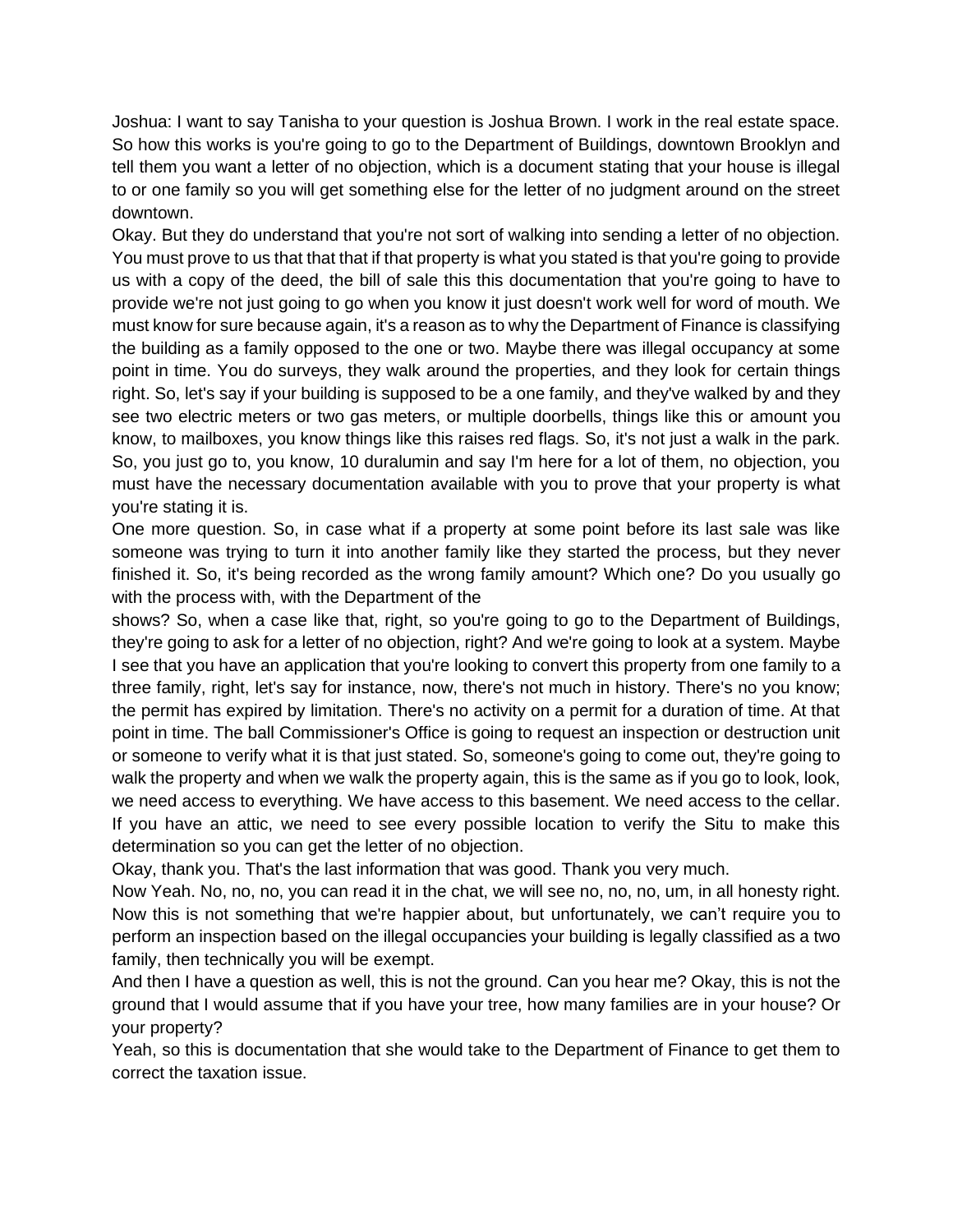Sorry, all you must do. I don't have your deed, and it lists the number of units or the amount of occupants or how many floors, then I will take your deal with you. And, to get it a no objection letter. Okay. Thank you. That's all I wanted to say. Just another key. But another key thing, right, a lot of people don't notice is the building is not classified as a multi dwelling until there's more than three families right. It is responsible for oversight of maintenance, and things of that nature. dwellings. So, if you wish to go to ACRIS, which is HPDs information search tool, if you put your property address in and it doesn't display, well, then guess what? You're probably nine times out of 10. This is a legal one to family in your exam. Okay, that's one of the easiest, one of the easiest, but you must keep in mind, though, that's not the end all say, all right. So now that you have that documentation, you know that that proof from aquas that, you know, we don't populate it in in the system. You have specified as a CEO; we have this deed that indicates wherever to family. Now we're going to have no objection not to go to department alignments and get my property class. Right.

Okay. All right. Mr. Camacho: All right. Yes, yes. Thank you, everyone, for the information. Thank you, very valuable. Thank you.

Celeste: Thank you, Mr. Jones. That will conclude our first public hearing item. We have Andy Inglesby.

# 2) **Andy Inglesby, Brooklyn Intergovernmental Affairs, New York City Transit MTA – Myrtle Avenue Rehabilitation Project Presentation**

Andy: As Celeste mentioned the MTA is currently doing the overcoat painting and steel repair or the M line. We are currently in Queens. We are headed to Brooklyn. We wanted to come today and just give you a little bit of an update before we head before we get to Bourbon because we have done some work you can work with as far as steel. We'll be more than happy to come to you and the early part of this year and the middle part next year as the work progresses. We get some Brooklyn and you'll be seeing us more and more. But as far as an overview. This project consists of overcoat painting, which is scraping and cleaning and painting the am line between Brooklyn and Queens. We will go to Myrtle Avenue Broadway. And we'll be starting in Brooklyn right at the Myrtle Wyckoff Station. For the steel repairs concerns, that part is fabricating, cutting and repairing approximately 276 defects along the line. And that will ensure long term structural stability. We're also doing some column basis. And that's excavating and repairing the support structure of 21 column bases throughout the end of the train line. So, the good news is that we have completed all the steel repairs in Brooklyn, you might have seen us out there already in various parts of Brooklyn. So, we've done this field repairs in Brooklyn around the whole painting is still to come. That's going to consist of two parts. Basically, in late February, or early March, you'll see us start to go out there, we're going to be starting, as I said, right by the top station. And in February and March, we're going to be starting 500 feet up into Brooklyn, we're going to be installing decking. And prepping for the painting, we're going to be doing this 50-foot parts at a time. So basically, you'll see us too for about a week or so. And then once we're finished with that we'll be moving on, we're going to be working with EMC. As far as flagging, it will require some parking lots, but it's only going to be temporary only and only be there for about a week or so as I said in each 50-foot section. Once we're done, we're going to move on. And as I said, this is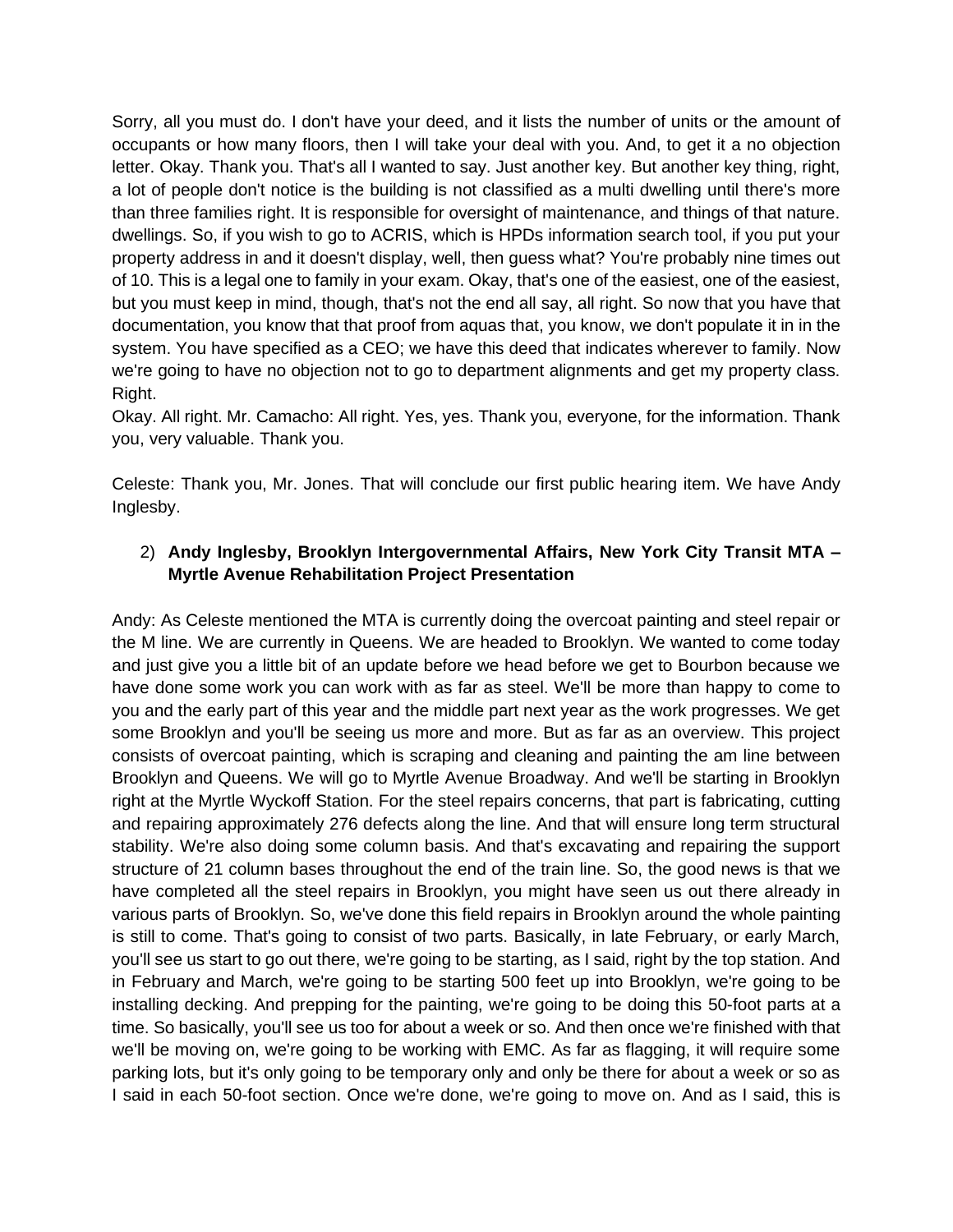going to take place in February and March. It's going to be prep work. We're opening some over a decking on the line once we're finished with the decking, you won't see us exactly blocking any traffic. It'll be decades, as I said, and that's prepping for the actual paint work, which right now we're currently scheduled to start in Brooklyn in the summer of 2022. As you know, the project has been delayed a little bit because of COVID issues, a couple of other issues, but we are progressing. And right now, we're looking to start the day job in Brooklyn in the summer of 2022. As I said, that's going to stay from Myrtle why conservation down some runway. And you know, we're looking forward, you know, this, this structural steel, so a lot better. And if you have seen it yet, but to steel repairs have made the line look a lot better. We've done some column repairs. And obviously, you know, once we put a fresh coat of paint on the structure, you know, we'll be very happy to give you a new overcoat for the headline. That's where we are now. As I said, we'll be more than happy to come back and brief the Community Board and elected officials once we get into February, March with the actual specific streets that we're looking at. To work on. I'll give you a detailed schedule on that. Once it happens. And yeah, I mean, as I said, we'll, we'll update you on a regular basis.

Mr. Camacho: I know that you have been anxious. You don't normally get that much love. You know, we get a lot of love. So, we want to make sure you come here and take care of us. Because we're the only commodity stores and the restaurant is terrible. So, we want to make sure that we come in and everything is good that you're doing your job and I just want to thank you for the demo you took. Andy: Yeah, believe me if it was up to me, it's up to date. Brooklyn would be first all the time you know that but keep around. We're really interested in you know. We know the community is anxious to get started, as I said, you know, we normally would have been, you know, we really were hit hard with COVID staffing issues on this, but this was one of the projects that was really hit hard, but I just, you know, I'm here tonight to you know, make the community assured that we are still doing it. And you know, we'll get along and you know, you will see us in Brooklyn soon. Okay. Anyone else? Anyone, concerns, issues?

Robert while they're doing the work, now, we're not expecting when I'm expecting any major diversions during this. It's basically, you know, the same kind of work schedule that you've seen, if you've been to Queensland, and you've seen it. So, you know, there, if there's any diversions along the outline during this. So, we'll keep you up.

Celeste: Anyone else? once going twice, anyone from the public that sign in with anything on a chat will answer? Anyone from the public? We don't see there's nothing in the chat or the q&a on this. If we get something later, we will happily pass it along to Andy and just want to say thank you, we got to thank you in the chat for the update. But we must look at each station just to get down into the capital program. So, we're putting in the chat. What color will the overcoat be? I think green, right? Andy: Yes, pretty much. Forest Green.

Celeste: All right. So okay, so yeah, thank you, everyone. If there are no other comments or questions, we will certainly follow up in the future. And thank you, Andy and Zito for being here. All right. Andy: Great. Thanks a lot, guys. He will say thank you. Likewise, we want you to say that. Celeste: All right. So that will now close out our public hearing portion for this evening.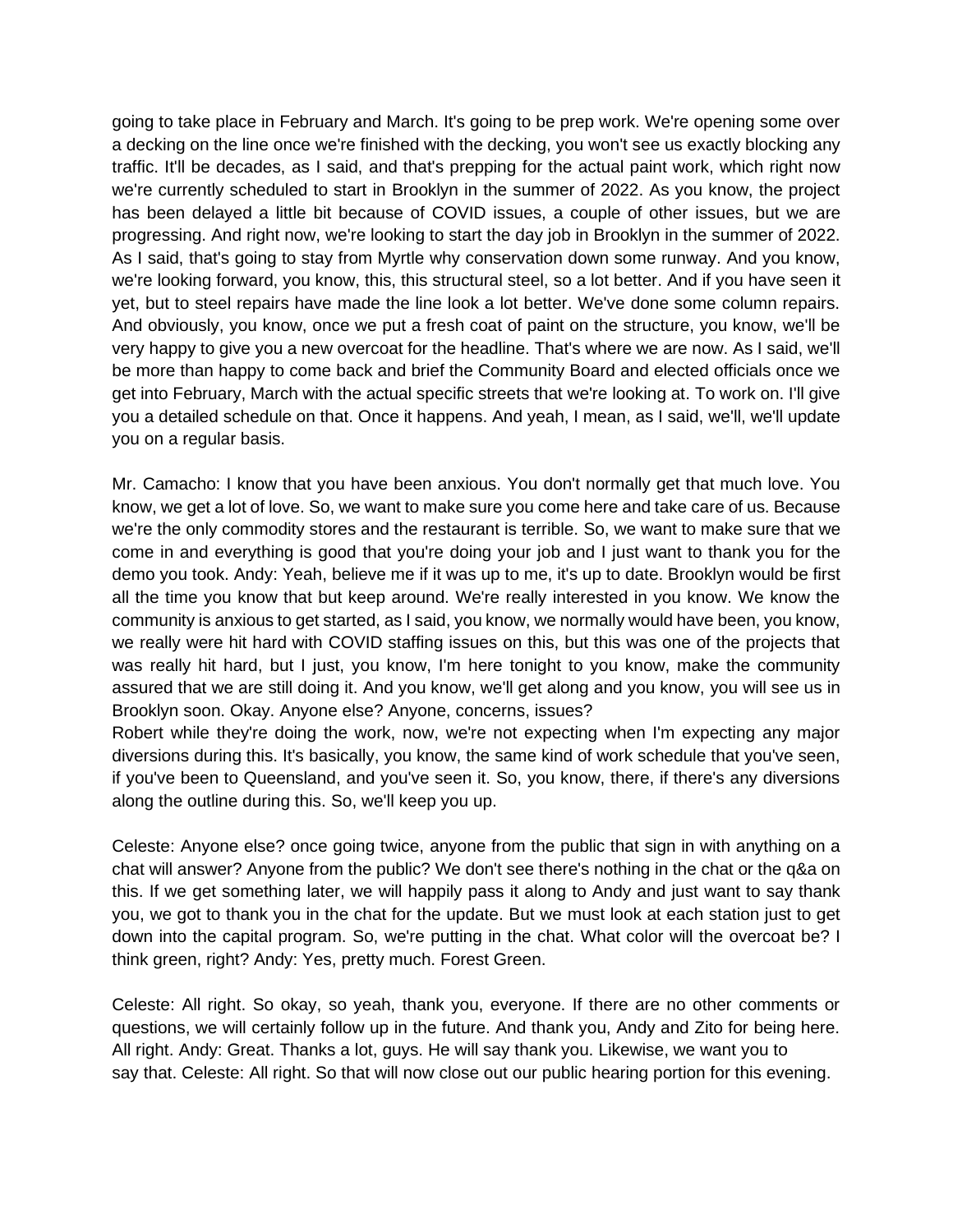## **Regular Meeting:**

## **1) First Roll Call**

We're going to go right into our regular meeting starting with our first roll call. I'm just double checking the chat just to make sure excuse me the panelists tab to make sure I have everyone if I missed you, it's not intentional. I will double check again once I get through the list board members, please be ready to unmute. And if you're on the phone star six will allow you to unmute.

**Board Members in attendance**: Rev. Grace Aytes, Joshua Brown, Martha Brown, Rawle Brown, Robert Camacho, Gardea Caphart, Melissa Carrera, Felix Ceballos, Andrew Choi, Daniella Davi, James Fitzgerald, Freddy Fowler, Egaudy Gomez, Anne Guiney, Jose Guzman, Tanesha Honeygan, Barbara Jackson, Kristen Jock, Cheryl Jones, Virgie Jones, Andy Marte, Mary McClellan, Imini Mitchell, Desmonde Monroe, Samy Nemir Olivares, Kyle O'Rourke, Zulma Novoa, Acire Polight, Gladys Puglla, Raul Rubio, Barbara Smith, Dustin Sonneborn, Annette Spellen, Leo Tineo, Jerry Valentin, Carlotta Williams, Frank Zimmerman

**Excused**: Louisa Chan, Elvena Davis, Jared Hicks, Luisa Jose, Vernedeaner Shell, Eliseo Ruiz

**Absent**: Marcus Alston, Jo-Ena Bennett, Carlos Feliciano, Christopher Graham, Hadiyah Harrison, Odolph Wright

**2) Acceptance of the Agenda as Presented** Motion - Second - All in favor, so moved.

### **3) Acceptance of the Previous Meeting Minutes**

Motion - Second - All in favor, so moved.

### **4) Chairperson's Report**

I want to thank everyone. Thank you for creating a beautiful 29 And it's pretty good. I think I'm doing great. We need everybody to participate. Everybody's got to get involved, especially now. I want everybody to enjoy today's holiday because I know it's going to be hard. A lot of people on this side but you can ask me, you know, a barber spit of Turkeys or any food. We only got to try to help our people somehow. I don't know how we can do it. I know I didn't get anything from anyone. I haven't received and people have been asking me, so it's been, it's kind of disheartening. But hopefully we're going to come out of this. All of us together, we're all going to teach each other, we can embrace each other again. So hopefully the heart is out there to try to clean up the community. And you know, they're out there all the time. So, I want to thank them, man, because it's not easy to clean and black. And five minutes later, it's like you didn't do anything. So, I don't know how, you know, I don't know how to do. I really don't. But they take pride in what they do. And I want to thank them. If there are any, I don't know she is the organizer,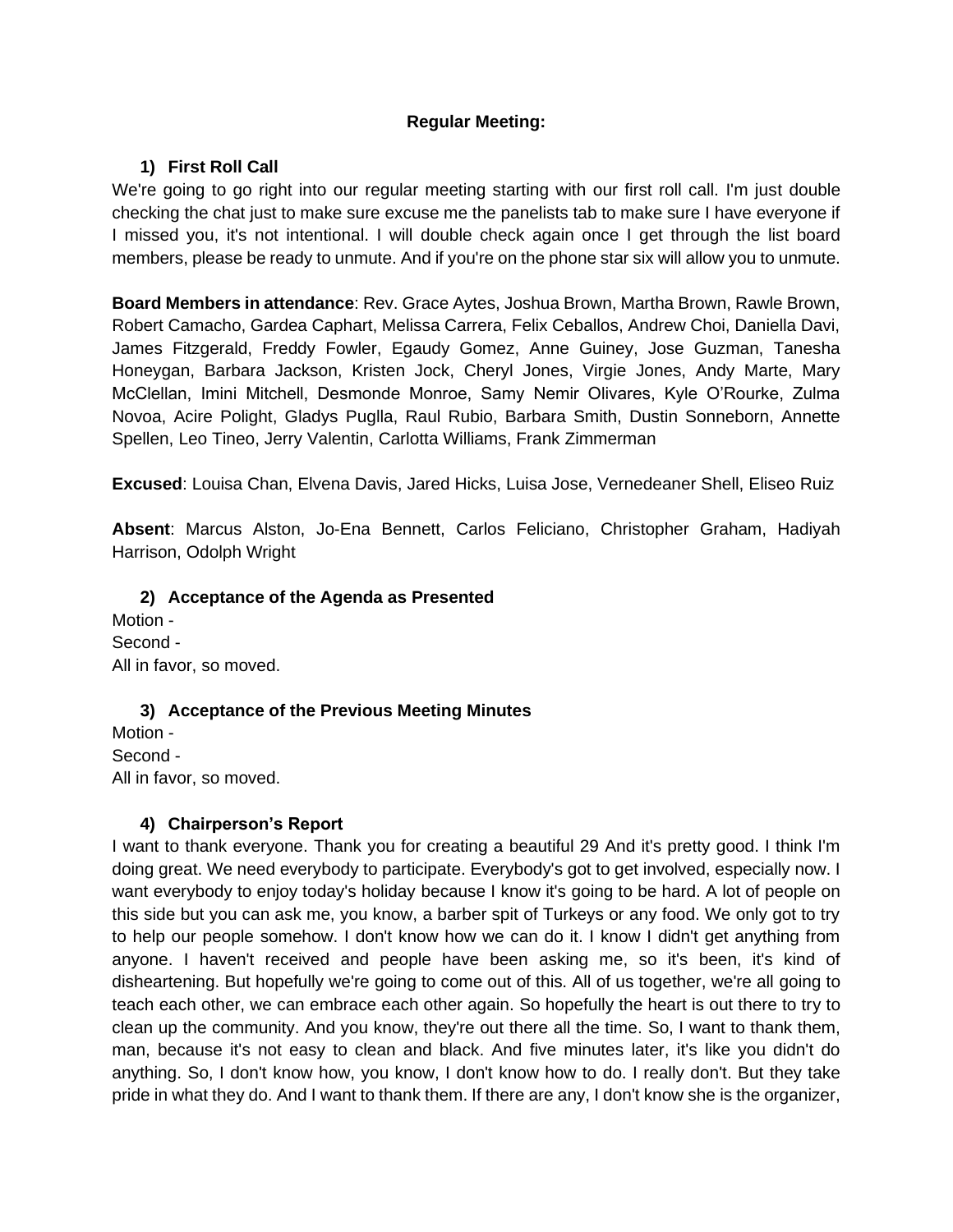and the attitude of genius. But I just want to thank her and the people volunteering to help me on October 25, a Monday. The Transportation sanitation Committee met on May 26. Today the house and land use committee meeting met at 6pm. On the second Tuesday at 1130. Oh, God, we met with the ploys and the staff and HR came down regarding, you know, some of the concerns with HR issues with employment. And as some of the employees there, turned out pretty good, hopefully haven't caught up. That was November 2. I haven't seen any of the employees. Hopefully, they'll see me out there and tell me how to work. And they've been working with us. Are they doing what they must do or are they doing what they must do to take care of our tenants? November 3, on a Wednesday at 1215. I went to the precinct. There's an advisory Community Council. This borough, one PP is creating it. Part of our Smith is part A couple of people from the community as part of this advisory and we'll sit down and address some of the issues regarding the community's needs. We each need to work together and collaborate. So, we just met plasma so hopefully we'll be meeting again this month. I don't know what will happen. The captain should be on in a little while because he will be here, so I think it was done a while ago. Yeah. Okay. And then on the third was six By Wednesday the third was also six o'clock the exact report at the same time and oh yeah heard me Be quiet I was also on the burrow for me I'll do a two meter Oh I did it I didn't want on the phone and one other thing I really don't know how I did it but it was tough whatever it was it worked out and that just wanted to get to midsummer In regards to the house amendment that was on there passed by With the gym Whatever it was that they wanted to Oh wait amendments and also the open Law Now Are we going to see he counseled a lot of people Bad just going to reflect on us There were five I know that he wants to They will tell yes we are tested with a To the day I think I have I just will submit a copy of the amendment The Parole Board President Think send that to me Just say make copies Africa send it in an email so I haven't got to office. I'm going to submit copies and three other words stations so hopefully it didn't pass the way supposed to But there are amendments to the open a restaurant so It's much more bear witness I know that is a lawsuit pending A lot of People in a lot of communities fall into one in my head Brooklyn We know it was covered not only because that you don't want to continue to give in to aging as a song Want me to give him away in line for different for a restaurant.

We're now proud of the square footage that they get taken enjoyed them already mentioned because now that's part then the rest of us I think so I don't know how they're going to do it how's it going work I also—we don't know we That is

Hey it doesn't buy A lot of people complain rodents and garbage syringes needles drugs people sleeping in them So some of them don't go Some of the bad guys Bear in my head it's a shame Don't know totally out So I don't know How's it going All four Got the sanitation to work to take care of 200 years Lady tickets 280 tickets for 30 So I worked at Motorola by 18 inches over the curb 28 and 190 They never move on ship It's free or double bar 192 3930 sidewalk and 80 minutes because they support screen at night just want to guard they gave 28 tickets so that's they're doing what they have to do with make sure that a bushing stays clean and Get to keep it clean November 5 Friday We met we read in regard to they're still secure Hopefully up How it's got to be Now that we got to see the status Good afternoon Congresswoman Find out what's going on I will see you soon that the bowl is a temporary bonus we still got people That's some of the water separating a 339 Wyckoff, Wilson Ave the some of the Prime Minister award separated from the wall and is getting cold and warm is coming through some of the tenants got Well there's still a lot of issues and home gardens that need to be dread on November 5 Friday I went to a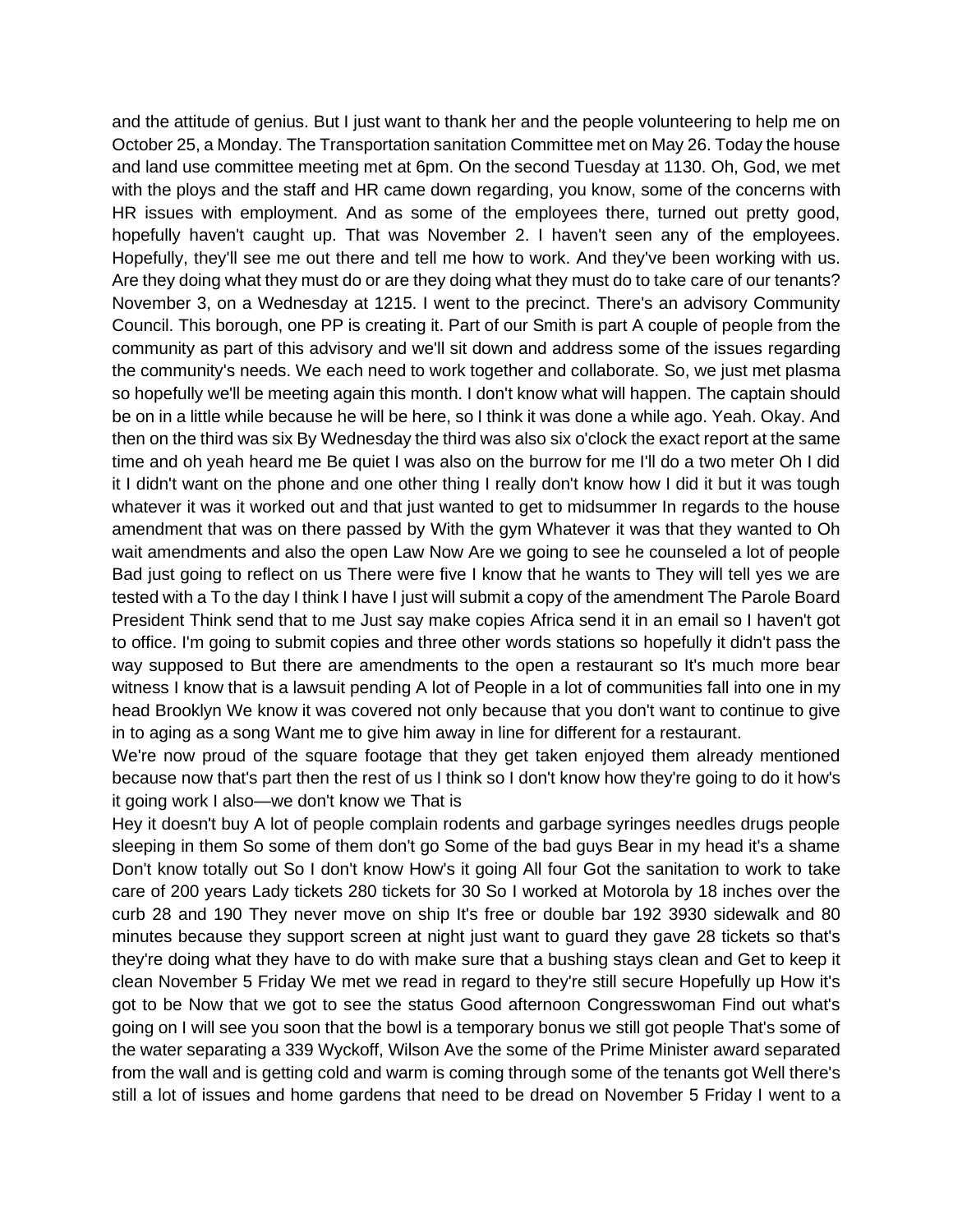Coalition of Hispanic Family Services meeting we have seen before so let's fill you in we talked to November 8 2013 to see You see is three 7/7 to the always somebody put out something that they were trying to take over space. But um, we find out that the charter school I guess don't have the X amount of numbers and is 277 wants to get the space back so hopefully they'll get a space back at me that might need more room so hopefully we'll push to continue through seven, seven and get this space. Maybe our chair from the ethics committee to get more information.

Secondly, space, November 9, today, economic see before economic permits and license November 10, Wednesday 1030 CB4 District Service Cabinet meeting, or city agencies come to the cabinet meeting Josh are getting wrong. All of them. They're all there. It's wonderful that they come all the time.

And they gave us services and they're on the ball on November 10. Wednesday, 6pm CB4 help human services on the 16th. Tuesday at 6pm. CEC contract for excellence. District to get 100% funding based on enrollment and students they meet as food they go based on how many kids you got. Now we're getting 100% for all our kids in school. So, there is money in our schools for the bush to call our schools High School. And we're getting 100% funding. Because back in back there was a certain percentage that he would get but now we're getting 100%. As a representative with it today, the ATTC council meeting and see before and I say that is the end and then write the aid three pledge counselor. Yes. Champions today. And not today. See before.

Thank you. Any questions? Any concern?

going once, going twice.

# **Introduction of elected official representatives:**

Celeste: All right. Thank you, Mr. Camacho. While we were listening to the report, I made a shortlist of some of our elected official representatives for them to introduce themselves now. A friendly reminder, just name and contact information only there will be an announcements portion later in the meeting.

Evelyn Cruz, Congresswoman Nydia Velazquez's office

Hey, evening, everybody, how are you? Good evening. I'm trying to figure out the video, so I'll do that in a little bit. But it's Evelyn Cruz, district director for Congresswoman Velazquez, our phone number is 718-599-3658. And we're located at 266 Broadway in Williamsburg. And I'll gladly post on the chat. And as you know, Julio is no longer with us. And so, you have me for a little while to do medical school, so hopefully, okay. Thank you.

### Jackie Reyes, Assemblyman Erik Dilan's office

Hi, everybody. Great to be back. Just again, and Jackie Reyes from Assemblymember Erik Dilan's office. Our office is located at 366 Cornelia Street, and you can reach me at 718-386-4576. We are still only seeing people by appointment only. So please call if you need to see. Okay. Also, quickly. I know announcements are later, but I have a quick and important one. I finally got some new staff in the office. I would like to introduce Ms. Pamela Fernandez who has joined our office. Pamela: Excellent. Hi, everyone. So nice to meet you. Jackie: Hey, Pamela will very likely be the one covering the meetings in the future. So Okay.

Celeste: Thank you. Thank you both.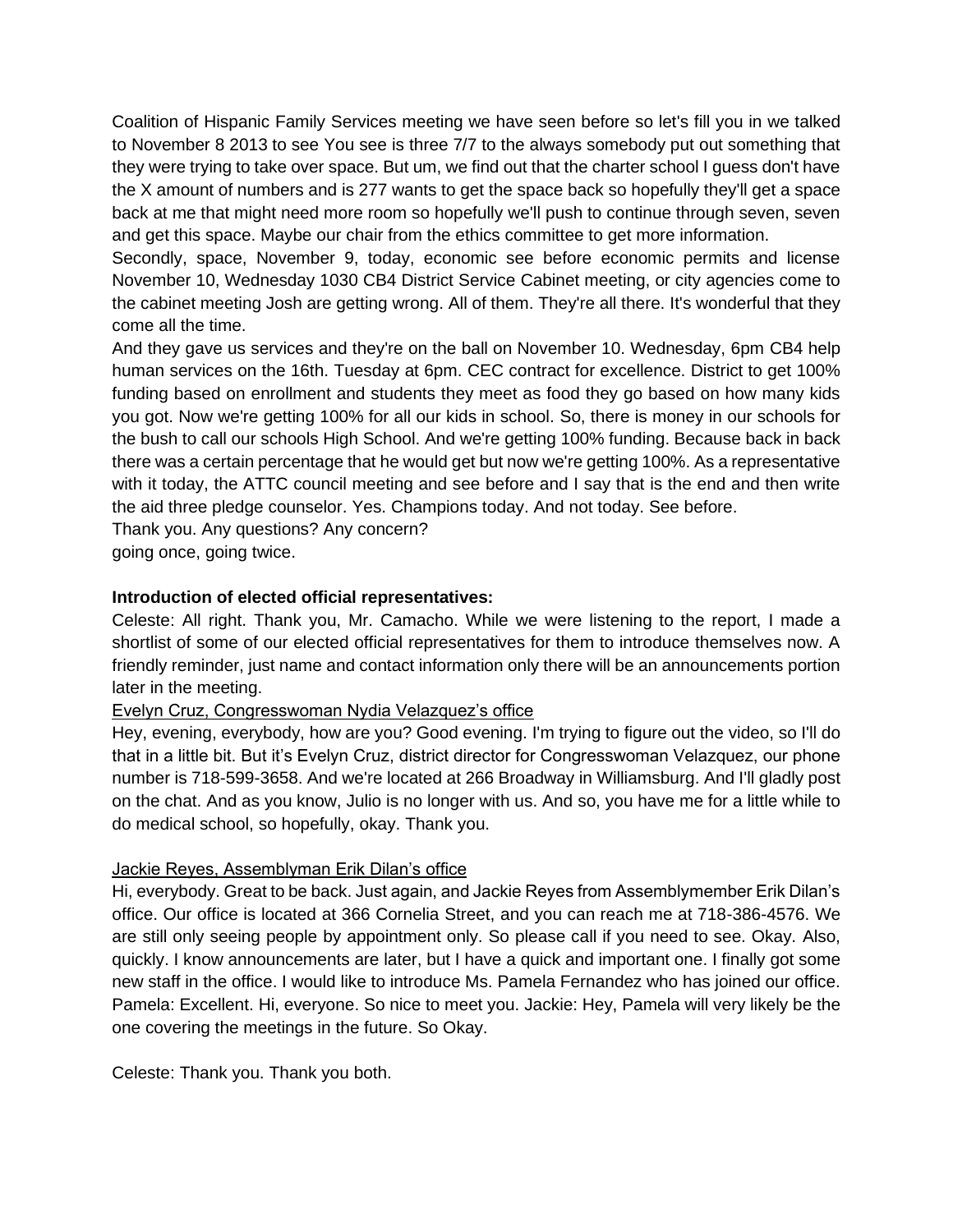### Jonathan Pomboza, Brooklyn District Attorney Eric Gonzalez's office

Hi, good evening. Everyone who's Jonathan from District Attorney Eric Gonzalez is about this. Our offices are located at 350 Jay Street, and I can be reached at 718-250-2817. Thank you.

# Sonia, Council Member Darma Diaz's office

Did not respond.

Celeste: If for whatever reason, we missed you, we can always come back.

## Mamadou Sire Bah, Mayor's Community Affairs Unit

Hello, good evening, everyone. My name is Mamadou, I'm going to set a bar in the community affairs unit at the mayor's office. It's a pleasure to be on and to hear everyone's wonderful voices and see all your faces. I'll leave my contact info in the chat box. Thank you. Thank you. Thank you.

## Michael Pereira, Council Member- Elect Sandy Nurse

Hi, everybody. Okay, you can hear me. My name is Michael. I work under Sandy Nurse. And I'm available at [michael@sandyforcouncil.com](mailto:michael@sandyforcouncil.com) or by phone number. I'll say it slowly. If everybody's ready. It's 993-758-9692. Thank you.

### Marcus Harris, Brooklyn Borough President Eric Adams' office

Good evening, everyone. Marcus Harris here from the Brooklyn Borough President Eric Adams office. And we're located at 209 Joralemon Street in downtown Brooklyn, main number 718802 3700. My direct number is 718-802-3909 which also forwards to my cell phone. I'll put all the information in chat but it's good to see everyone. Mr. Camacho: Good you aren't going nowhere Are you? Marcus: Goodbye, Camacho, I'll talk to you later. I'm going to get asked in some way somehow.

Not only I don't know, where is he what we need to hear from you. I'm on Greene Avenue. So, hey.

Celeste: All right. So, thank you. Thank you to our elected official representatives for joining us this evening. We'll now move on to our agency and community-based organization representatives.

### Ariella Riapos, North Brooklyn Coalition Against Family Violence

It is Ariella from the north Brooklyn coalition. I'm the violence case manager community organizer and I'll drop my contact in the chat.

Celeste: Perfect. Thank you. And if I've missed anyone, again, it's not intentional. I just may not know that you're here. Feel free to leave your info in the chat and there will be another opportunity to speak a little bit later. And now we'll move on with the agenda to our 83 Precinct report. We have Captain Klaxon with us this evening, captain.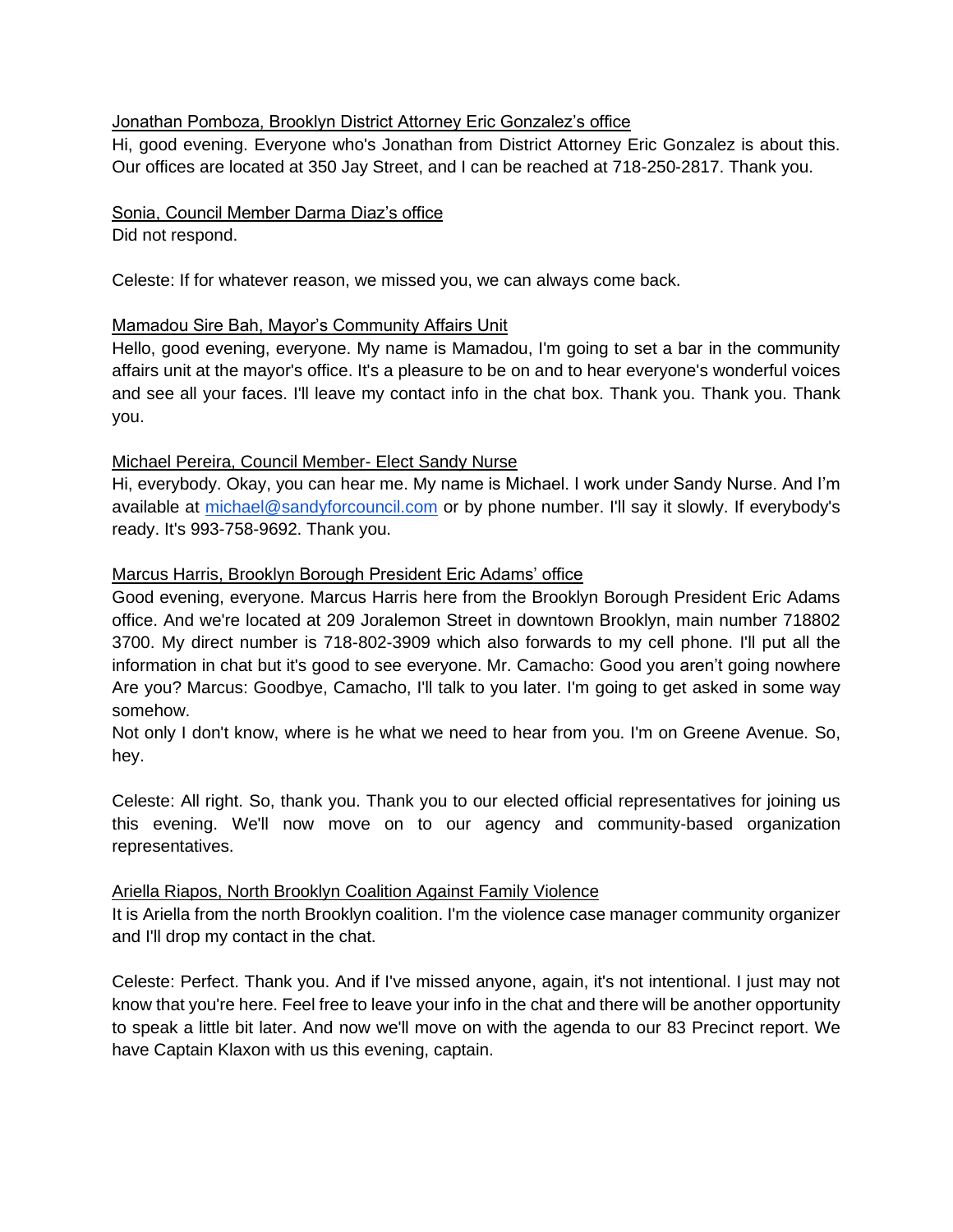Captain: Claxon, Hi, everyone. Captain Shawn Claxton. Can you hear me? Yes. I am. Captain Sean Klaxon, executive officer in the 83 Precinct. So today I'll first start off with our crime, how we're looking within the 20-day period. We're down on basically all our index cards. I would say six out of the seven, put it down in felonious assaults for this year 19 versus 20 of 20 lashes, that's down one point total 5% went down. And burglaries 19 versus 3035, which is a decrease of 45.7%. We're down in grand larceny, we're not down to the kind of data equilibrium 52 versus 52. We're grand larceny autos were down 14 versus 18, a decrease in 22%. One area that we are up in that we are working on getting down is robberies for the 28-day period 27 versus 19 for the 28-day period, upon low close examination, what's driving our robberies is the individual's shoplifting. That will only be shoplifting and as the security guards or auto store owners, clerks stop these individuals they use force and that will become a bank. It's classified as no robbery and that's, that's driving us this 20-day period, especially along Broadway Avenue. We're up to about five, five robberies in that area. But overall, we're looking good for the 28-day period. And that's reflective of the year-to-date numbers. One thing I did want to address about personal residence is that we haven't seen an increase in car break-ins. So, if anyone leaves any valuable items inside of your vehicle, I highly, highly encourage you to, you know, take them out, don't have them visible for people to walk by and see and break into the vehicles, we were having a little issue with that. And, and we were talking about areas that we see an influx of that happening, and we were targeting those areas targeting those areas with an increased level of policing presence in those areas. I also wanted to address scooters. That's been a big deal. We had some initiatives with illegal scooters, we will operate e-bikes. But I would say most individuals, if they're not aware of what's legal and what's not legal and what's not, I would say sum it all up. If it has a pedal, if it has pedals, whether it can be operated or electric, and it has no it was good, it doesn't have to be registered. With the local community office, if it has no pedals, and it's operating on gas, or even electric or no pedals, more than likely it needs to be registered with the DMV. So, I highly encourage the residents in Bushwick to register your vehicle even in case it's misplaced or stolen. One more to be registered, they'll be required later to get a vaccine. And as more information you have more information on our Twitter website, feel free to stop and look at our Twitter pages. We have information on traffic related enforcement as well. Anyone have any questions, concerns, or comments? Oh, I'm sorry. One more thing to mention. We have also received initiatives within a prison, we have lots of comments coming out to paint over walls, with graffiti on it. If you wake up one morning and you see this graffiti on your property, please reach out to us, we have the resources. We have special neighbor coordination officers within certain sectors, and they go out and paint over walls and that is beneficial to the community. So please reach out to us in regards. Any questions.

Mr. Camacho: Thank you, Captain. Appreciate everything you are doing for us. And if anybody has any questions, any concerns, please let us know. They want to work with us. They want to make sure that it serves the community. So whatever concerns you may have, and if it's if you have an issue and you don't want to take it, we can sit down and we can talk to him and do it aside. Because a lot of times people don't want to say situations that didn't happen when they are in it because we don't know who can be on. So hopefully, if there's anything I can run it by me, or Bob or anyone to air and then we'll get information.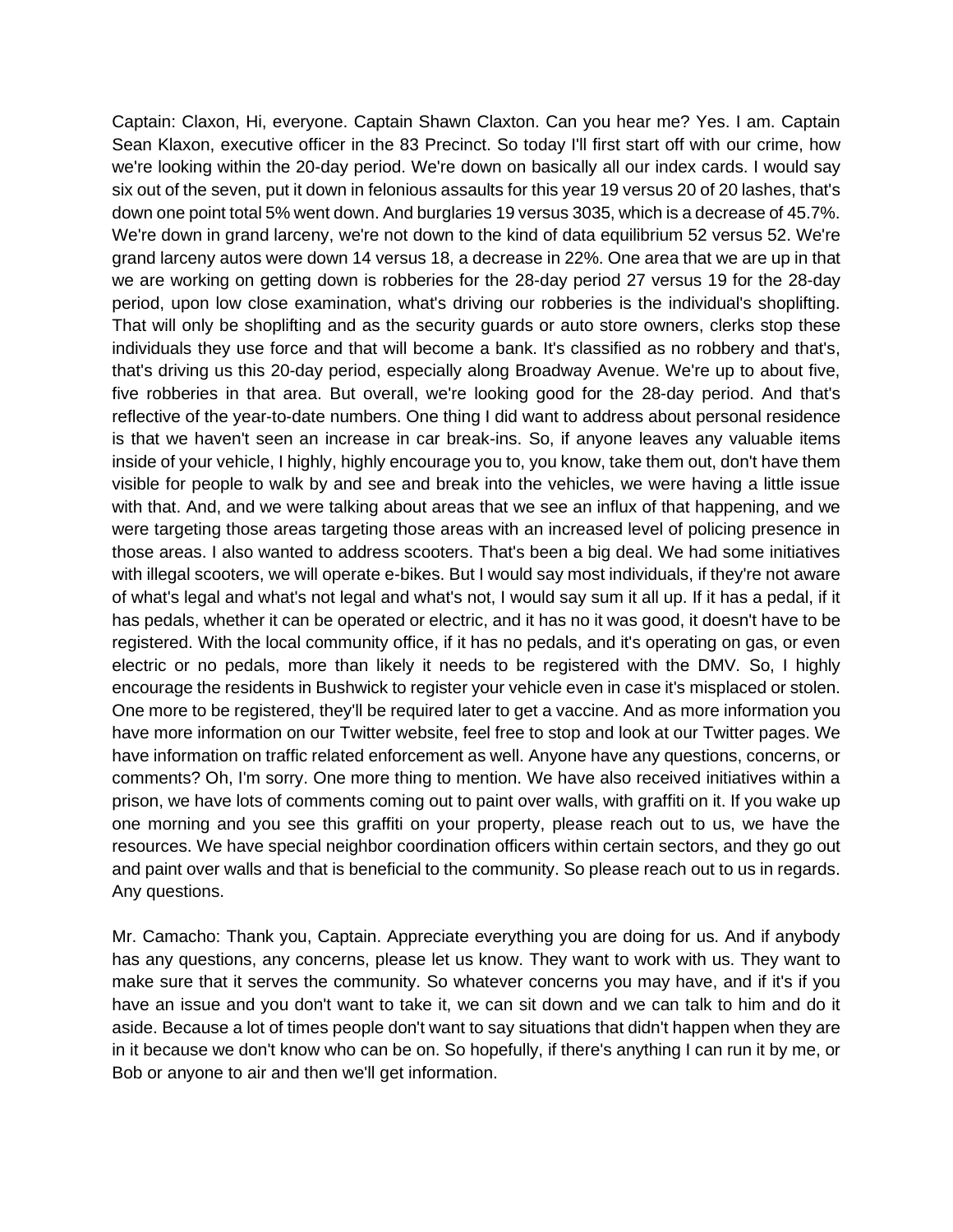Celeste: Thank you, Captain. Thank you. All right, yeah. So that will conclude this portion of the meeting. We'll move on with our agenda. Now we'll move to the district manager's report. That's my report.

# **5) District Manager's Report**

And one moment, good evening, everyone and Happy belated Veterans Day to all former and current military service members in Bushwick. As we know after the recent election, this coming January, Bushwick in the city at large will welcome a new mayoral administration and many new council members. We look forward to working with everyone in their new roles. So, both incoming and folks that we already know work in the neighborhood. I'd also like to introduce and welcome Kim Maldonado community board for his new community liaison. Kim if you want to say hello to everyone. Just introduce yourself.

Kim: It's a pleasure to be here at this meeting. Thank you for having me. Hopefully, soon. We all get to meet in person soon. Yeah, on this call, thank you so much.

Celeste: Excellent. Thank you. All right. And I just also want to say, we have some exciting projects underway in partnership with the board's committees. And within the board's office, I encourage you to get more involved if there's a particular area of interest that you may have. There's always something that we're working on. In terms of the board's office, you may remember, at last month's meeting, I mentioned the statement of community district needs surveys. It's a first-time effort that we've undertaken to help engage the community and hopefully build on the feedback that we receive regarding the needs of the neighborhood. I will be speaking a little bit later about how we're doing this and the support that we have from the fund for the city of New York. But we're really excited to see this happen. And I just want to give a shout out to some of our board members to stand in the mirror to Jose Guzman, and to appoint them for their assistance with a Spanish translation, we understand that not everybody is online. And even if they are, they may not have access to a computer. And so, we really wanted to make sure that we can meet folks in the neighborhood where they're at. Also, a shout out to RiseBoro. We're partnering with them going to our local senior residences and centers to hold a pop up to help the folks that are there, also input their information and get feedback from them. Ultimately, these surveys will be used to create a report that everyone will be able to review. And this is just the beginning. This is the first report that will produce like this, and we hope to build on it. And we absolutely encourage everyone here to look and get more involved. And I'll drop a link in the chat after I finish my report for those that haven't filled out the surveys. And I'd also like to say thank you to Mr. Camacho to the committee chairpersons and the board for your support and your efforts on behalf of Bushwick in general. I'm also very happy to inform you that my recent merit increase was processed without issue. So, thank you, everyone. And yes, thank you.

We did it. Thank you so much. And I will summarize my meetings as usual since Mr. Camacho and I do attend many of the same ones. On Thursday, October 21, I did have our first virtual meeting with Makayla Shetty, our new fellow from the fund for the city of New York. Almost every year, the fund will reach out and ask if there are any projects that the board would like to have a fellow work on or help with, we must submit an application we have to detail which you know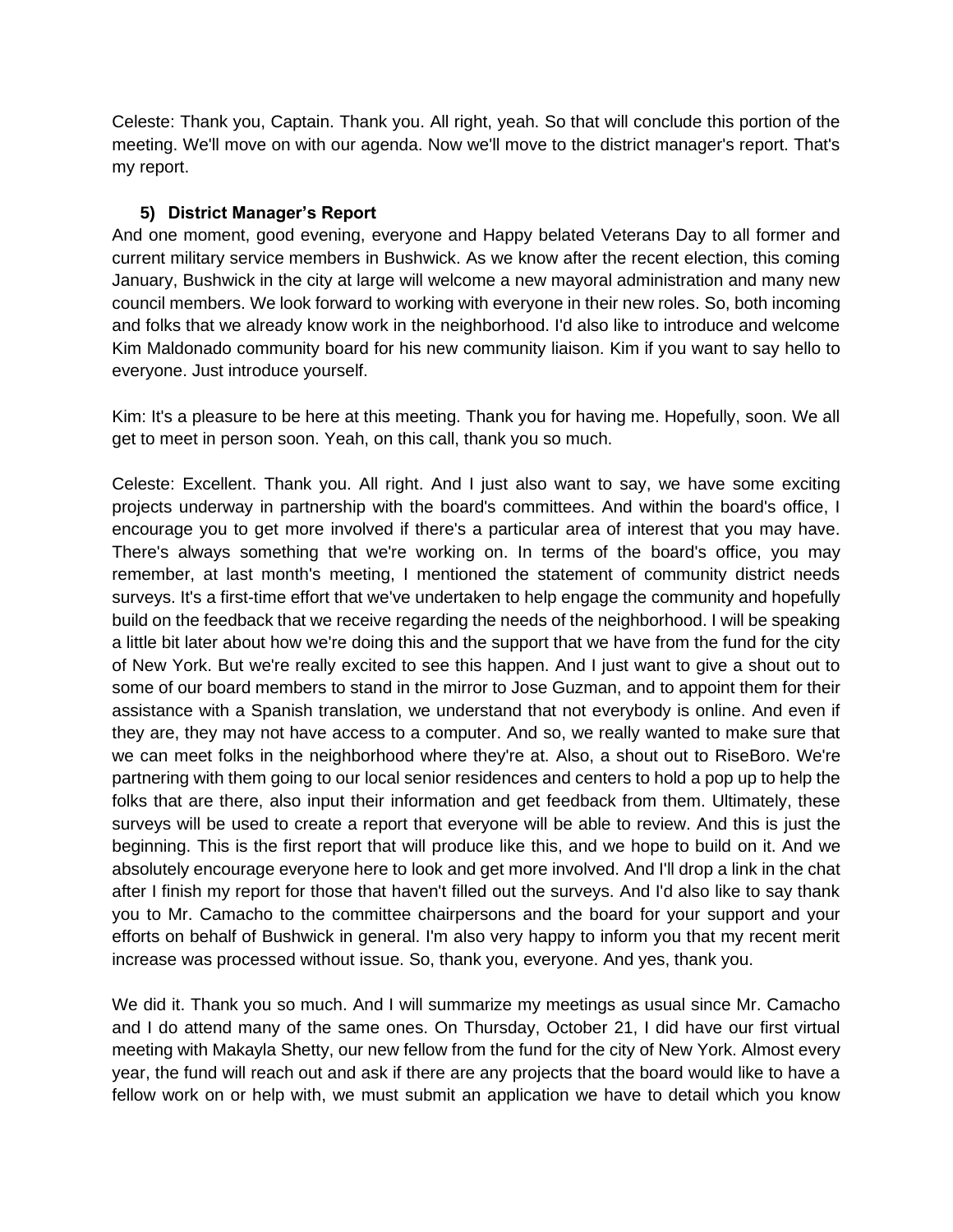projects, we're going to be asking for help and describe what we'll need from them to have our projects were selected. And so, Michaela will be helping both with the surveys for the statement of community district needs as well as a Bushwick homeowners list. So, we're covering the entire neighborhood, we broke it down by zip code. And we're going through public information. So, both combinations of the city planning records, you know Department of Building records to see who owns what in the neighborhood. And then we'll be doing a report to describe the breakdown. We all know Bushwick has changed a lot in terms of homeownership. We want to make sure that we have tangible data to share for ourselves for us to know but as well as to share with our elected officials with the community so we can be better prepared to address some of the challenges and issues that come our way. We also hope to use that report as a foundation to empower local homeowners, in particular small homeowners who have a lot of the similar issues but may not be speaking to each other. And so perhaps this will be a way for there to be some type of homeowners' association specifically for Bushwick that will allow for folks to interchange and share information and hopefully be better connected to resources that are available. And on Friday, October 21 or excuse me, 22nd. I had a call with Lacey Tauber, who is a consultant. Some of you may remember her from when she worked for Council Member Reynoso's office. This time Lacey was helping as an independent consultant with the future of community boards draft report. Some of you may remember that I've mentioned this throughout the past couple of years. I'm very excited to say that after meeting the past two months with the working group that includes, you know, boards from all over the city, we were able to finalize the draft report. And we are now in the process of wrapping up the process for this entire endeavor. And I'm looking forward to sharing that report sometime in early December for everyone to look at all our work. And we also had a meeting on Starr Street the same day with some of the local liquor license establishments. We were able to discuss some of the shared issues, mostly the 70 plus noise complaints. We were able to come to an agreement where everyone was in consensus that there will be no amplified sound out. Excuse me, no amplified sound outside and it won't have any music that is happening. Everything will wrap up by 11pm. If they would like to do things inside, they're more than welcome to but just in terms of being mindful for their neighbors in the fact that it is a very dense area, we wanted to make sure that we were being respectful of everyone. So, both neighboring establishments, and of course, the residents on that block. And moving us along.

On Tuesday, October 26, I had a conversation with Gavy Contreras, CUNY student journalist regarding the MTA elevated structure and concerns about lead paint. We have gotten emails, and we've had discussions in the past regarding the elevated structures. Part of the reason why we had the MTA here this evening, we have received confirmation from them. And as well as local business owners who have reached out to the MTA to FOIL request the information have received specific data from them that explains what exactly is happening and why it's happening on its timeline. We spoke recently because of these concerns regarding lead paint in the structure, which folks know that most paint that's dated, right that's been on there for years decades, is likely going to have led in it however, those levels, we were told, didn't warrant emergency attention. We're keeping an eye on this, we want to make sure that everyone is aware of any potential hazards in the neighborhood. But to date, we haven't been made aware by the MTA or any other local environmental protection agency, that there are concerns that should trigger community notice. On Thursday, October 28, I was a part of a sustainable rate structure analysis advisory group meeting. This is specifically for water in the city. So, the DEP right now in partnership with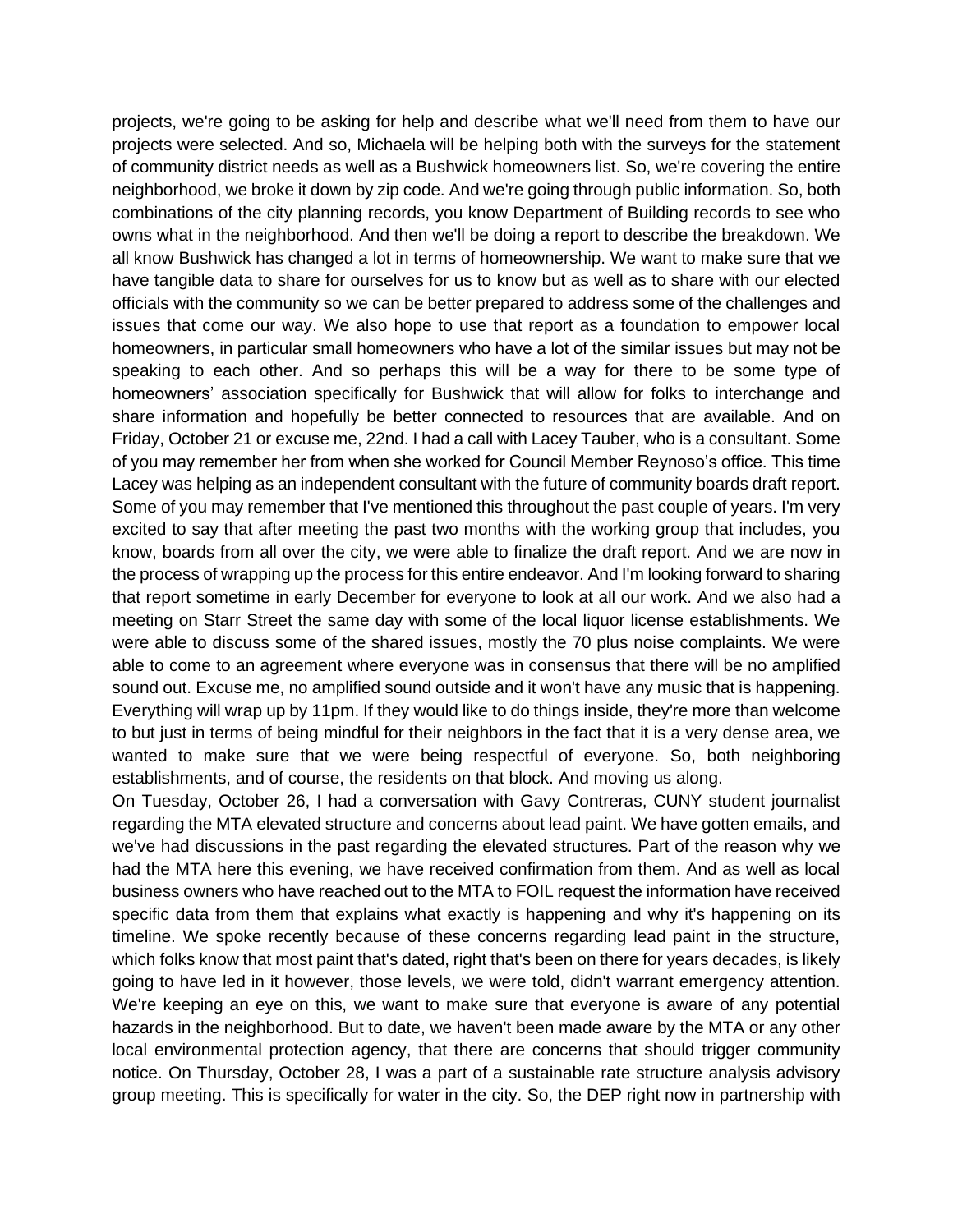other consulting agencies is looking to revise how they charge for water. They broke it down into three separate categories. You have your stormwater, you have your sewer, the sewer, and then you also have I believe one other there's one other category that they're analyzing in order to determine how they will be charging, moving forward for water or how they may change the cost of I believe the third one is regarding the environment and any impacts that we may see. We know the storms that we've had in the past two months have taken a toll on certain parts of Bushwick, and we want to be as prepared as possible for that. We will absolutely keep you posted. And on Friday, November 5, as Mr. Camacho mentioned, we met with the Coalition for Hispanic Family Services, the leadership, so their executive director Denise Rosario, as well as the director for the Bushwick Community Partnership Sinthia Pena Ortiz, and then also John's Stanesco, who is the director of the hope gardens Community Center, as well as two of their other centers, both between Bushwick and Williamsburg. It was a great conversation, we wanted to hear about how organizations were impacted by COVID, how they're recovering now, and then also get a better understanding of some of the shared needs. So, we at the Community Board are always trying to connect folks to services, they provide services. And we were able to come to a great conclusion where we are now going to open the district service Cabinet meeting that Mr. Camacho mentioned. All meetings are public. But we want to make sure that there is emphasis around which meetings folks should attend, just to make sure it's always helpful when you have a better idea. We know there's been a lot of turnover, a lot of changes in Bushwick. And some folks might not be familiar with the resources and even the role that the board plays. So, we'll continue to provide that information and connect folks to those meetings. On Monday, November 8, there were two meetings that I was a part of one was the Brooklyn community boards audit exit conference. This meeting, we went through each section of the preliminary report that is only made available to the boards as they're given an opportunity to respond to some of the initial findings. I was able to communicate with the audit team to make sure that we're submitting everything that we possibly can to demonstrate that the board has tried to the best of our ability to comply with our charter mandate to hold meetings to allow for public comment. And of course, to make sure that we're spreading the information about what we do in the meetings that we host in the community. More information should be made available within the coming months. I believe their final report is due in December. And the same day I had a conversation with Afia Frimpong from the Department of Health and Mental Hygiene. This was an introduction as she will be the new community liaison serving Bushwick from the agency.

And lastly, I'll summarize the last three on Friday, November 12th. I had a meeting with our building manager. So, for folks that have visited us, you know, we're at 1420 Bushwick Avenue. That is between Moffat and Chauncey Street this year, we were renewing our lease and as part of that we're able to negotiate some improvements for the Board's office. So, I look forward to welcoming everyone in the future to a freshly painted office, which will be taken care of within the next couple of months. And yesterday, Tuesday, November 16, I attended the Bushwick community partnership meeting. I was invited to speak on the statement of community district needs surveys. So, I provided all the folks in attendance, usually a combination of agency representatives, community-based organizations, some teachers and administrators from schools, with a little bit more about what the community board does, and why the statement of district needs surveys are so important. I was very happy to get some feedback from folks about how they serve and connect with hard-to-reach members of the community. And I also was very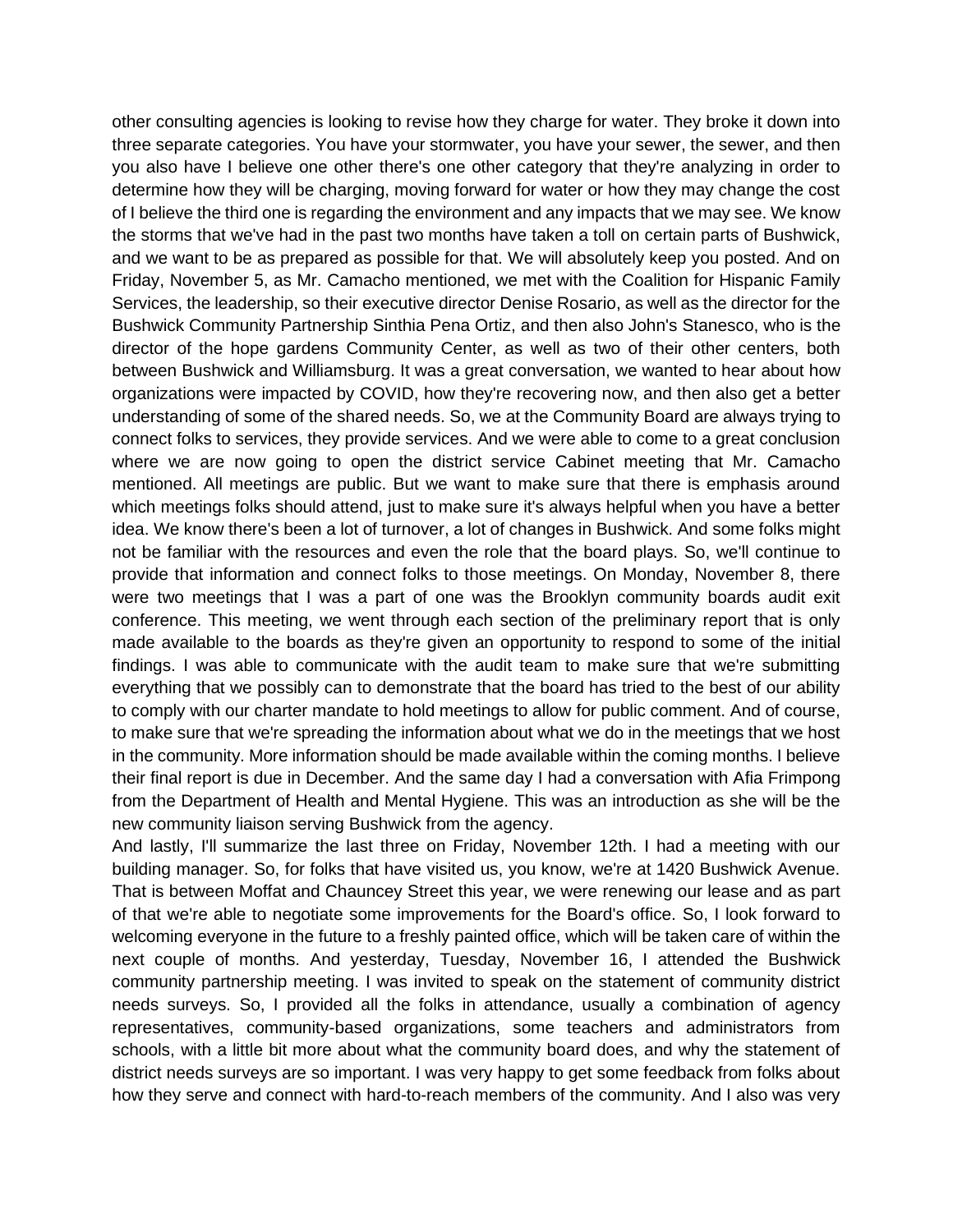happy that folks volunteered to assist in making sure that we're able to get as robust feedback as possible. And lastly, the same day yesterday, I had a conversation with Amy Lemisch from Netflix, very excited to share that Netflix will be joining the Arts Culture Technology Committee meeting, which is going to be tomorrow at 6pm. To discuss a little bit about their new studio, I was able to clarify that their studio is technically in Williamsburg and not in Bushwick, which they did not realize. But they're going to double check the map. And they are happy to join us tomorrow to share more information. And that concludes my report. Thank you, everyone. That's it. Yes, Mr. Camacho.

Mr. Camacho: I just want to give a point of order regarding the survey. That's why every time if x, if there are any comments, concerns or issues to the body at large, that's on this meeting, because we then we need to get feedback from you guys, especially the outside not the people on the board, the outside people to make sure because sometimes they may not want now with this zoom, it may not be on the report that I'm constantly saying that anyone have any concerns. And the issue is anything that people want to address from the outside, I want to get info, and no one gives any info. So, it makes it sound like we're not opening to the people when we in Oh, that's why I always say if anyone from the outside issue, please bring them up at this time. So that we can have a report or somebody saying that we're doing our due diligence, and regarding some openings, with regards to the open law meeting, and allowing people to speak because that's part of our report. So, I just wanted to address that. And another thing regarding a home garden. And, since they have the community center there, I'm going to relate them with the owner because they don't one person don't know one person. So, I'm going to try to get them to find out because your landlord doesn't mean that you can find out who your tenants are. So, I'm going to let them together with management so they can know who they are, and they can know who the policy is because they've been there a while and they haven't connected with each other. So rightfully so working with hope gardens and the management crew. I would have to set up a meeting with a coalition for Hispanic Society and the new management that they may have issues they can address themselves regarding the center patch 422 Central. Thank you. Thank you, Celeste.

# **6) Committee Reports**

Economic Development + Permits and Licenses - Desmonde Monroe and Melissa Carrera Desmonde: Thank you Mr. Camacho. And I do want to reiterate just so folks understand what we're being requested to document and share with the comptroller's office who's conducting the audit. They want to program out of the small business mentoring program, But I voiced some concerns especially since DDC already has an F with African Americans opposed to women owned businesses, and a C with Asian Americans and it's using Spanish when it comes down to contract equalization. The DDC clarified in the console report and disparity study mentioned in the presentation are separate disparity study in evaluation of utilization of MWBE companies and the Comptroller's report is evaluation of each agency, which I take issue with. DDC is working to improve specifically within the construction sector as the new program launches, which is November 14. Yeah, in the YC, Executive Order denied breaks off in the contract roles and opportunities for him to be biggies. The District Manager requested to maintain an open line of communication relating to updates of this offensive data. So, the issue is that I feel that it's always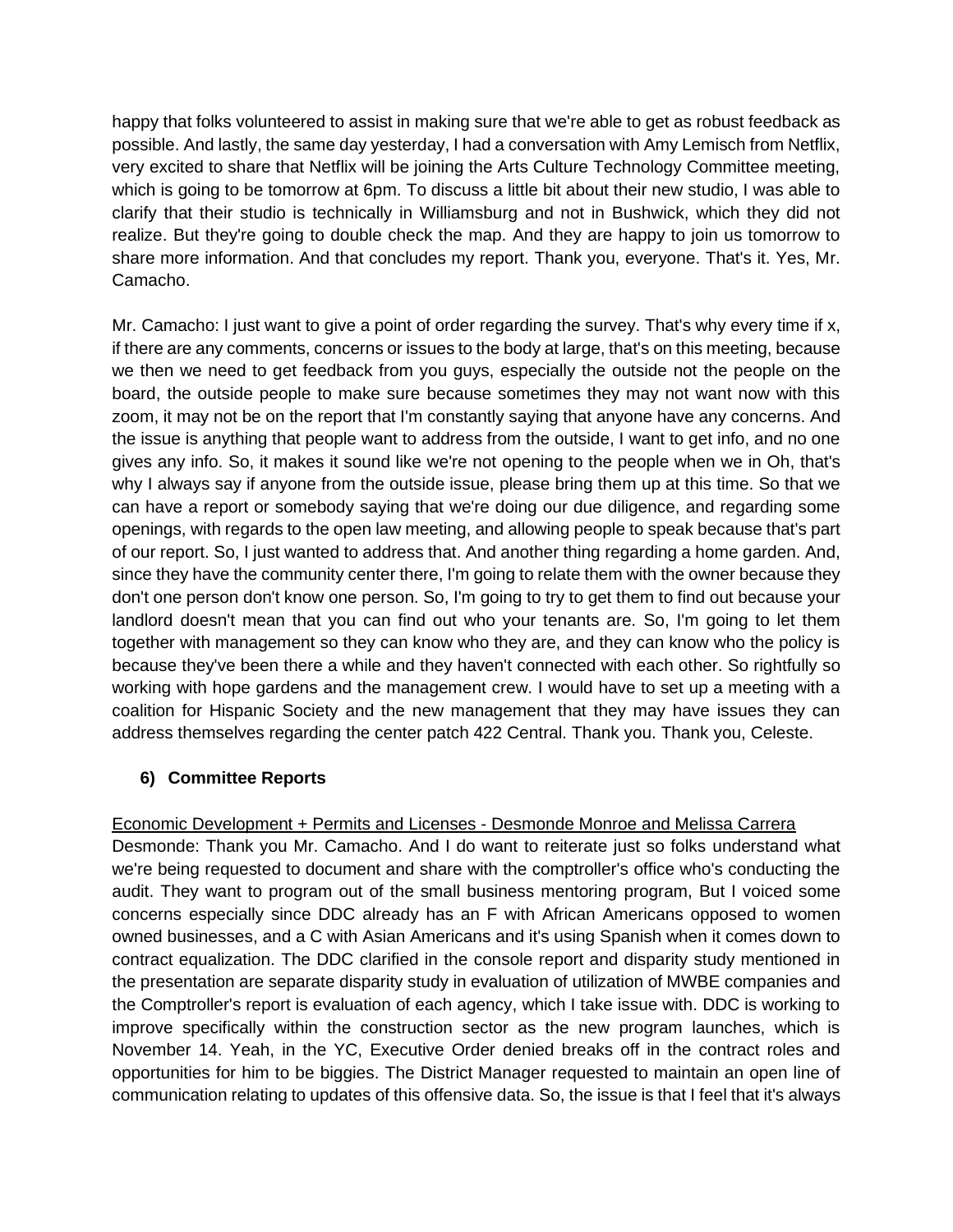an agency issue, because the agency sets the standard within the industry to be terminated, contracting was more equitable, and there really wouldn't be an issue. So, I think creating a mentor program is kind of helpful in a way, but it really doesn't address the bigger issue. So, I think that's kind of where my issue stands. And it will always stand when it comes down to equity inclusion with MWBE ease. That's all, I think. Thank you, Desmonde. Any questions about that portion of the meeting?

Celeste: All right. Melissa did let me know she had to hop off to take care of her son. So, I will summarize the second portion, the permits and licenses portion. We had; I believe just two liquor license establishments. One was TK planners LLC at 156 Knickerbocker Avenue. It's a new one beer cider license for a Japanese restaurant chain. They've been in business for 15 years and they're looking to open their third restaurant location in Bushwick. Within two weeks. There'll be applying for a temporary liquor license and then the open restaurant program with department transportation as well. They were made aware that there's no amplified music and outdoor spaces and they were okay with that. The establishment is 660 square feet 10 tables 20 chairs with the bar seating seven and one bathroom. Tenants residing above and adjacent have signed a petition in favor of the business and their intended sale of alcohol. Ours as stated in the committee meeting are seven days a week Sunday through Thursday from 12 to 10pm. And Friday through Saturday from 12 to 10:30pm. The establishment will comply with no sales of alcohol or liquor after 12 midnight on Sundays. And the establishment has reached out to nonprofits in the community as well as the 83rd precinct. They are looking to be involved with the community on a larger scale. And again, this is TK planners LLC at 156 Knickerbocker Avenue. And the second applicant, Michael Rubinoff Farm to People, 1100 Flushing Avenue, this is a new liquor wine, beer cider. And this, they came to the committee before the full Board has already voted on their liquor license application. However, they had a separate request for excuse me, 3 one-day licenses. So, it's three. It's supposed to be three one day licenses, there's a typo. So, three one day are temporary licenses which they've been using as they wait for their full liquor license to come through their permanent license. They have not heard back yet. They obtained a letter of recommendation from the 83 precinct and they're requesting the same support from CB four. And so far, they've been issued up to four for this year, they needed three additional just to close out the year. And then a community refrigerator and compost drop off site has been added to their location, and their attended set of hours will remain the same. No changes made to the hours and the hours that the board already voted on. And the establishment follows no sale of liquor after midnight on Sundays. And the permits and licenses committee chairperson Melissa clarified the extensions, if granted, must be handled respectfully and responsibly within the framework of suggestions and recommendations made by the board. And they indicated that they understood there was some mail regarding a notice from NYC and company. You can read the report for additional information.

There was some old business I did reference the meeting on Starr Street with the establishments and then there was some new business. We are working on a stipulation sheet that will allow liquor license establishment owners to be able to feature next to their license posted in their establishment. The board also received complaints regarding Moonrise at 1329 Willoughby Avenue. The Assemblywoman Maritza Davila observed that the business has been operating outside of hours and in conflict with their current method of operation. So, we will be following up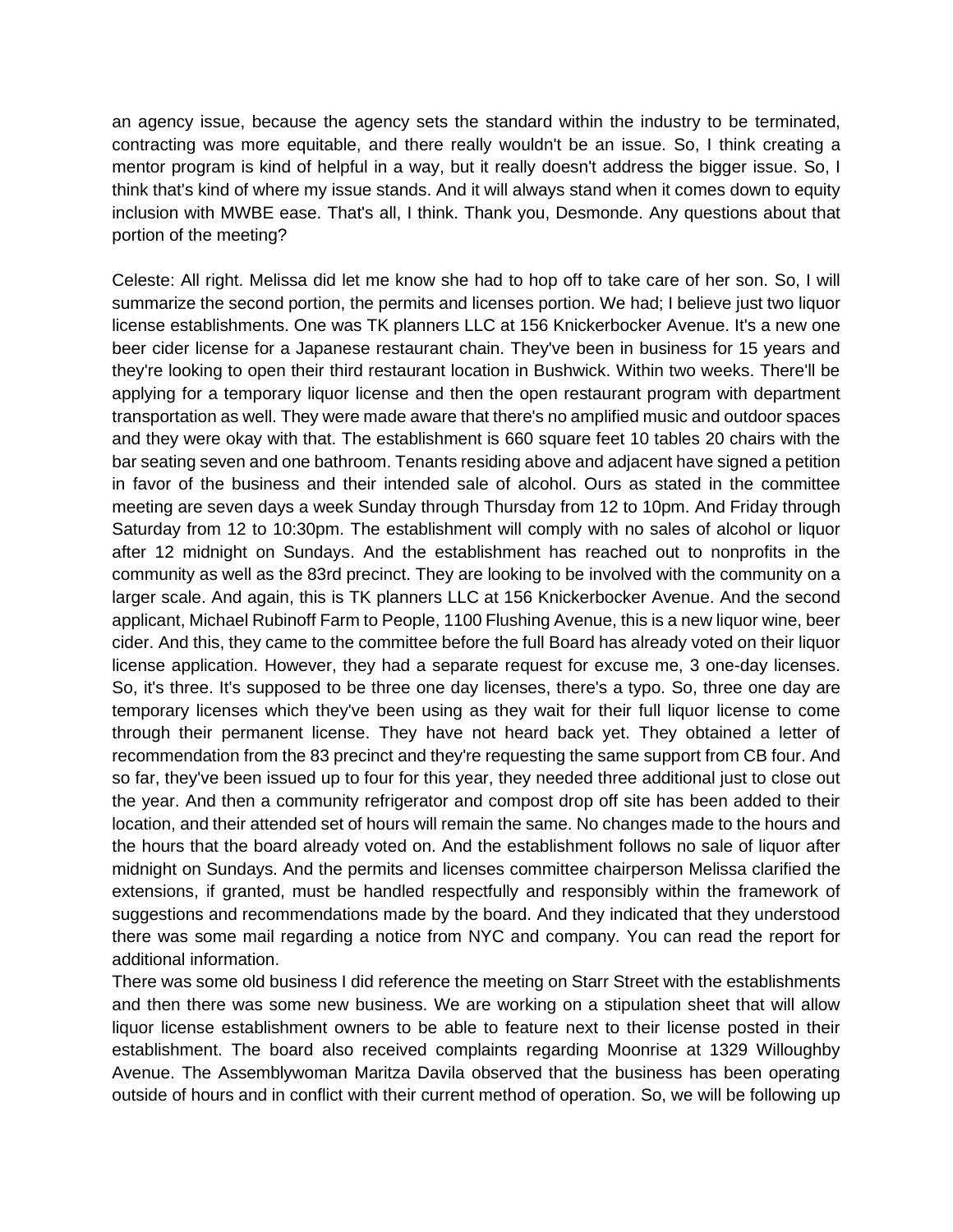with both the assemblywoman we've already alerted the 83 precinct and we will be informing the SLA as well.

Environmental Protection/Transportation/Sanitation + Parks and Recreation - Barbara Jackson Celeste: I know we do have a change in leadership. So, Barbara, if you feel more comfortable with me providing an overview. I'm happy to do that. Ah, my first thought is Go ahead. Yeah. If you go for it.

Barbara: Oh, we had a meeting on October 5. We had a gentleman Chris Yandoli, from the Parks capital projects. The update on all the parks that have been set up wanting to be big and stay motivated. And then there's Rudd Playground. And again, Maria Hernandez. For more about what's going on get the full report from the board. Also, Teresa Cunningham from the Department of Sanitation. She gave us updates on the continue to call them and that the 18th in violation was going into those fallen lorries in the state for now they're giving tickets so as a homeowner and really look all homes on the line that we do have to sweep in front of our house and then 18 inches in the street. Even though it's not our property, we must do that. Otherwise, we will be fine. Also, if the vehicles that are on the street for a while you can call 7311 and they will come, and we will vehicle because I mentioned the vehicle and that avenue, and the vehicle is now gone. And, she spoke about illegal dumping.

Mr. Camacho: You did a wonderful job. Excellent. Barbara: Thank you, got it.

Celeste: Thank you, Barbara. And just so everyone knows Barbara is our new environmental protection plus sanitation committee chairperson so welcome. And thank you, Barbara. She's been on the board for a while and has been a part of this committee.

I did get a request. This is for the board. Jackie from Assembly Member Dylan's office asked if it would be possible for her to make a quick announcement as she must head out. I leave that up to the board.

### Jackie Reyes, Assembly Member Erik Dilan

Hey everybody. So just quickly I wanted to let you all know that the assembly member is going to be holding a toy drive this year. We will be accepting gifts for all genders. Any age up until December 10. And we will be accepting them at the office. If you have anything that you need me to pick up. Just give me a call and I'll come get it from you.

Celeste: Do you have a flier anything that we can share Jackie or is it just the verbal? Yes, I will be posting the flier on his social media. And I'll be sharing it via email within a week, okay, perfect. Thank you. Have a good night, everybody. Did you have something Barbara Smith?

Barbara: collecting toys, but we're going to give them back out to the community?

Jackie: Yes, most definitely. Of course. Yeah. So when, when I am still trying to figure out which I'm going to be giving them to a couple of our daycares in the community. I'm looking at December 15. For the day that we're going to do it. It's not finalized just yet. Right now, we're just collecting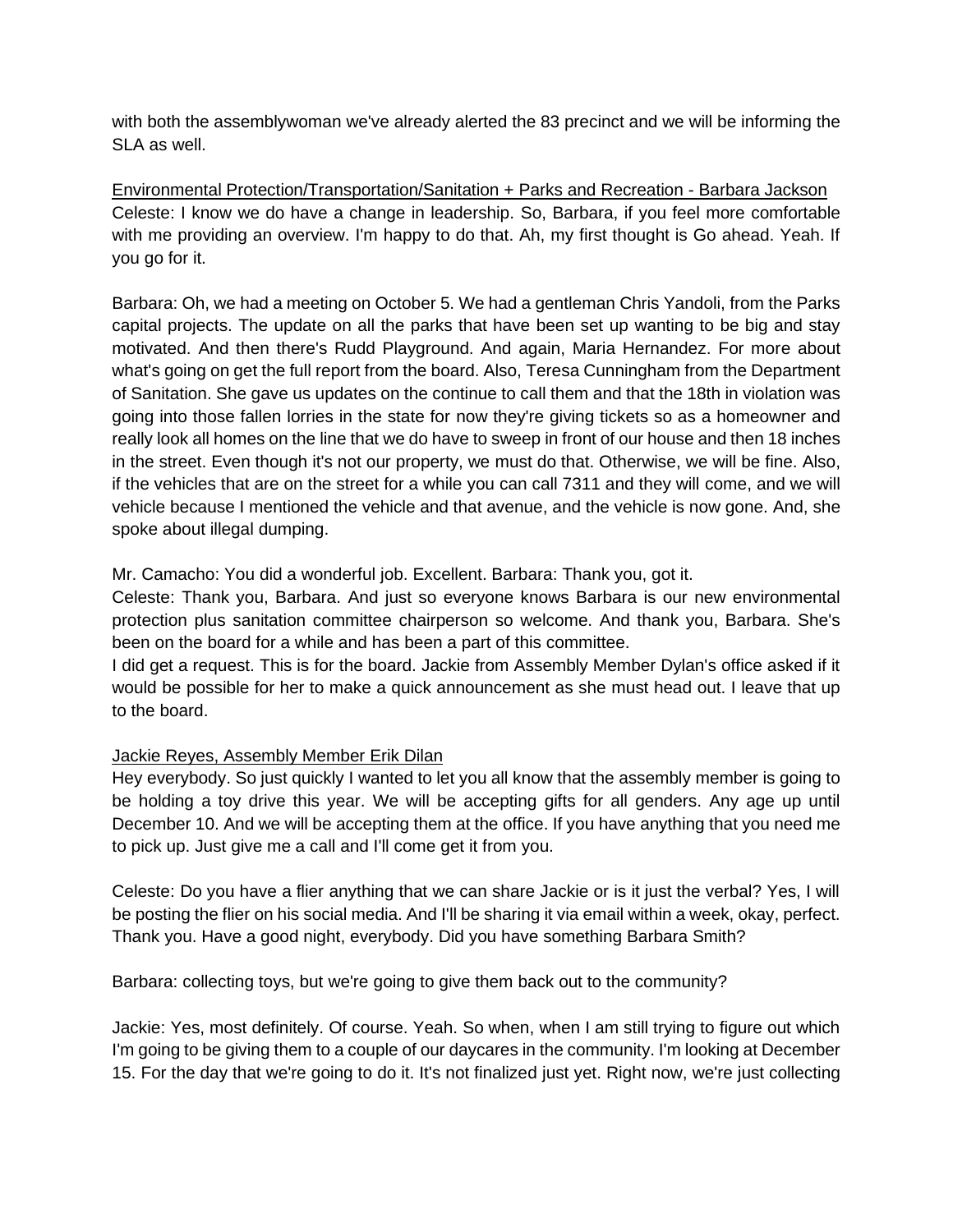the choice. Okay, got it. Okay, great. Once everything is made final, I'll reach back out and let you know, when we're going to do it.

Celeste: Okay. So, let's have something in the chat that says I have called 311. And the Department of Sanitation several times about getting more trash cans on evergreen Avenue are the 299, a PS 299. But we have not gotten any response yet. So, trash cans, not as straightforward. So, we can of course chat offline, I'm going to drop my info in the chat, in case you want to reach out to me tomorrow. Also, just an overview. So, all garbage can requests typically require the council to be made aware because council members are the only ones that can allocate funding for garbage, and additional garbage cans to be placed.

And when the sanitation department looks at locations, they look at the current routes where they collect garbage. So, there's a little bit of nuance. I'm not sure exactly why this location wasn't, you know, addressed. But we can certainly investigate that and get you a better answer.

Mr. Camacho: I'm good with that in the chat. I'm just reading it. Celeste: Perfect. Thank you.

All right. So, we'll move on. Mr. Camacho: They said Thank you. Celeste: Excellent. All right. So, we'll move on with our next committee report, which is our Health Human Service senior citizens Veterans Committee that Cheryl Jones. And Cheryl, that might be one of the numbers that I didn't. Yep, let me figure out who's on with the phone number. Once I move on to the next report.

#### Housing and Land Use - Anne Guiney

Anne: Thank you, Celeste. So, our meeting for the housing and land use committee was on October 26. And the vast majority of what we talked about was the responsible development policy and final review. So, what we did is we walked through step by step, this policy that has been in development for several years. It was an initiative suggested by Celeste and then brought to the committee to develop internally, a set of values, a statement of what we believe in for this community? What we want for housing, what we want? They have already looked at it as this is not a legally binding document. This is not but it is still we have as a community worked through what I believe. And we are sharing here, the developers. So, we walk through that. I think a lot of you have probably looked at this, these conversations are still a process. I don't want to go through the whole thing because it took us almost an hour and a half to do so at the meeting, but I think it's worth looking through. I encourage everybody to, and we also work so welcoming input on that. So that was what we went through the responsible development policy.

By the way, also, the Department of City Planning has developed a new online tool about urban design. Urban design is the streets, the shape of the parks, it's basically all the public space that we can all share and enjoy. And so, this is a tool to help them develop guidelines to shape their policy about that. And it's a citizen input tool. And it's online. So, Mr. Camacho raises a really important point. And that we talked a fair amount about, which is if this isn't online, only, who's going to be participating? Is this only going to be, you know, something for young people who are very online to participate in? Because any tool is only as good as the input of the information that goes into it? Again, yeah, if only 25-year-olds put in, it's going to be a city designed by 25-yearolds. And guess what, this is not that city, we live in a city, that many, many, many people. And I think Bushwick is very lucky to have an incredibly rich, you know, so many ages of people living here and contributing to this community. So, one of the things that we pushed back on DCP was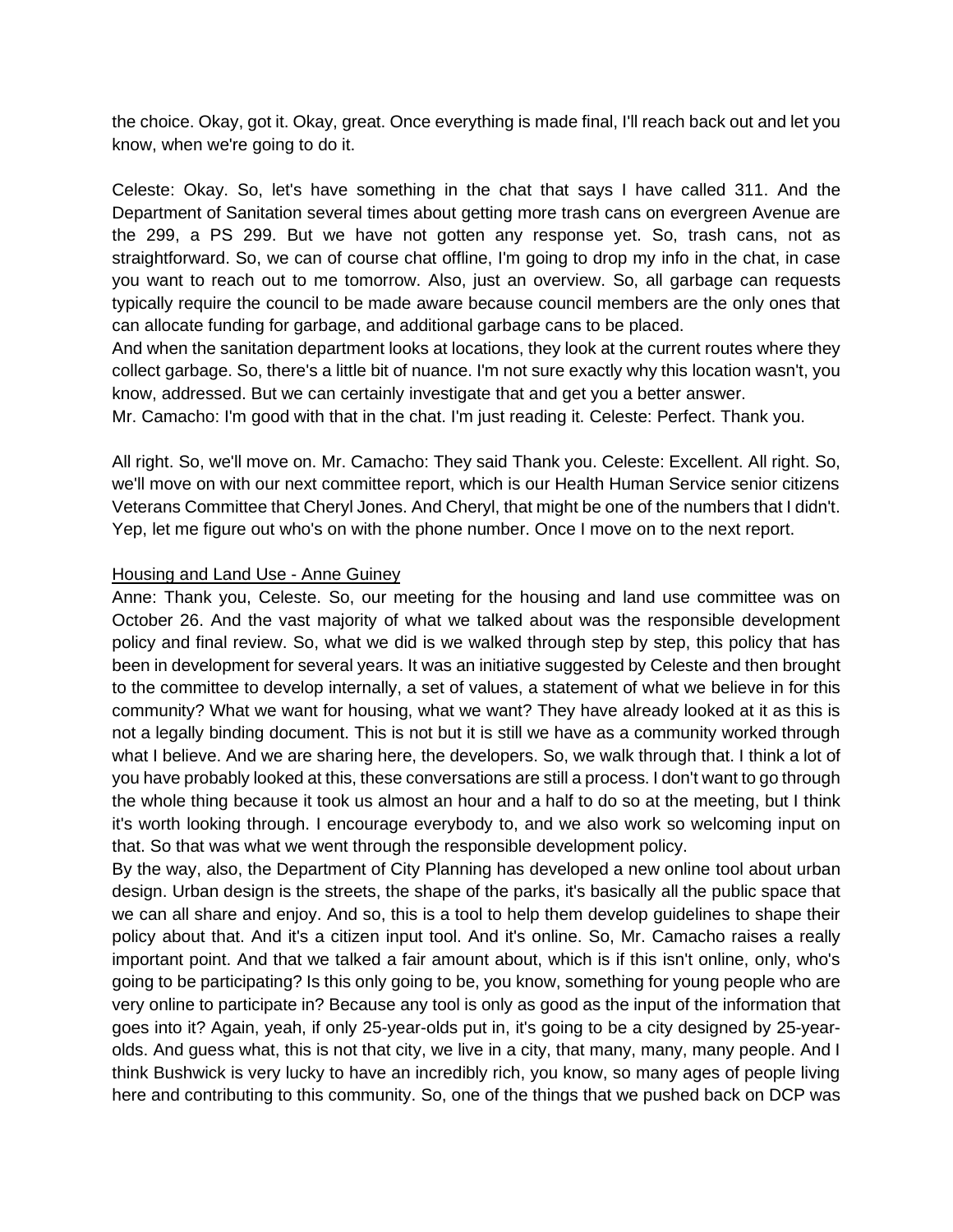to make sure that they do active and outreach in senior centers in events where people can be participating and sharing their thoughts about what makes good public space and good cities. So, this is something that they said that, yes, they would agree, we have to say that we would commit to sharing information that they could not get. We would, we would let them know when there were events that they could send somebody. So that was another thing that was more of a public hearing item, they were sharing that information for anyone who was interested in looking at that tool. And we also need to figure out a better way to share that tool as well. It's good urban design dot NYC. So, it's basically just those three words, no spaces, good urban design, dot NYC. We can't share that. And it's in the notes. And please, everybody looks at it. But I also think we need to make DCP accountable in terms of making sure that it is a tool widely used by a lot of people or accessible to a lot of people so that that information gets into DCP and their thought process. And yet, the next thing was basically there was a committee mail, where we looked at their demolition permits that were issued for 31 Melrose, which is right at Flushing Avenue and 138 Schaefer Street. We don't have a lot more information about either one of those, but we will be watching both of those sites. We know, any demolition permit, most likely it means there's going to be development. So, we will be watching that very closely. The next thing was that the ERAP which is the rent relief program that came through the pandemic, those applications are now closed. We had Corina Lozada from Communities Resist. We will be following that closely. The next item was 747 Evergreen Avenue right at Pilling. So, the developers we're going to come to the housing and land use committee meeting

They canceled at the last minute. So, we don't know what they were going to or we're not going to present. They are now scheduled for the next meeting, which is November 30. And we, anyone who is interested in this, you know, we absolutely recommend that you come participate. What we do know from our, our, you know, dear friend and fellow board member, Joshua Brown is that there have been community questions and I think that it's going to be a robust conversation, and I hope we can all participate in that. Finally, there was a groundbreaking, or the Rheingold will not finally a couple more things, the Ryan gold senior housing, many of you who have been on the board for several years, three years know that the Rheingold rezoning was a really difficult moment for the board. I believe it happened in 2011-2012 And it was, a lot of people have a lot of reservations. And one of the reasons we voted for that rezoning was because we believe that we're going to get community benefits. What happened was that four to five months after the rezoning passed, the landlord sold to or the owner of the site sold to a different a different owner, who did not then abide by the deal, we had worked out a number of community organizations and activists who were not part of organizations fought really hard after that, to make sure that we get a better deal. And that we get back to a higher level of affordability, and more senior housing. And so basically, you know, long story short, I think a lot of people move the story. And anyone who does not know the story, please reach out and we can share it. There was a commitment for senior housing, right at Montieth Street. There was a groundbreaking the other day that is now happening. And that is led by Los Sures, which is an organization from Williamsburg that we have worked with for many, many, many years. And so that is happening, and we'll share more information on that. The next thing, the last two things was we as a committee, have had a lot of trouble recently communicating with the Department of Housing Preservation and Development. So, we voted that we would send a letter to them, expressing our concerns about communication and their communication with us very specifically, because we in the form of Celeste have reached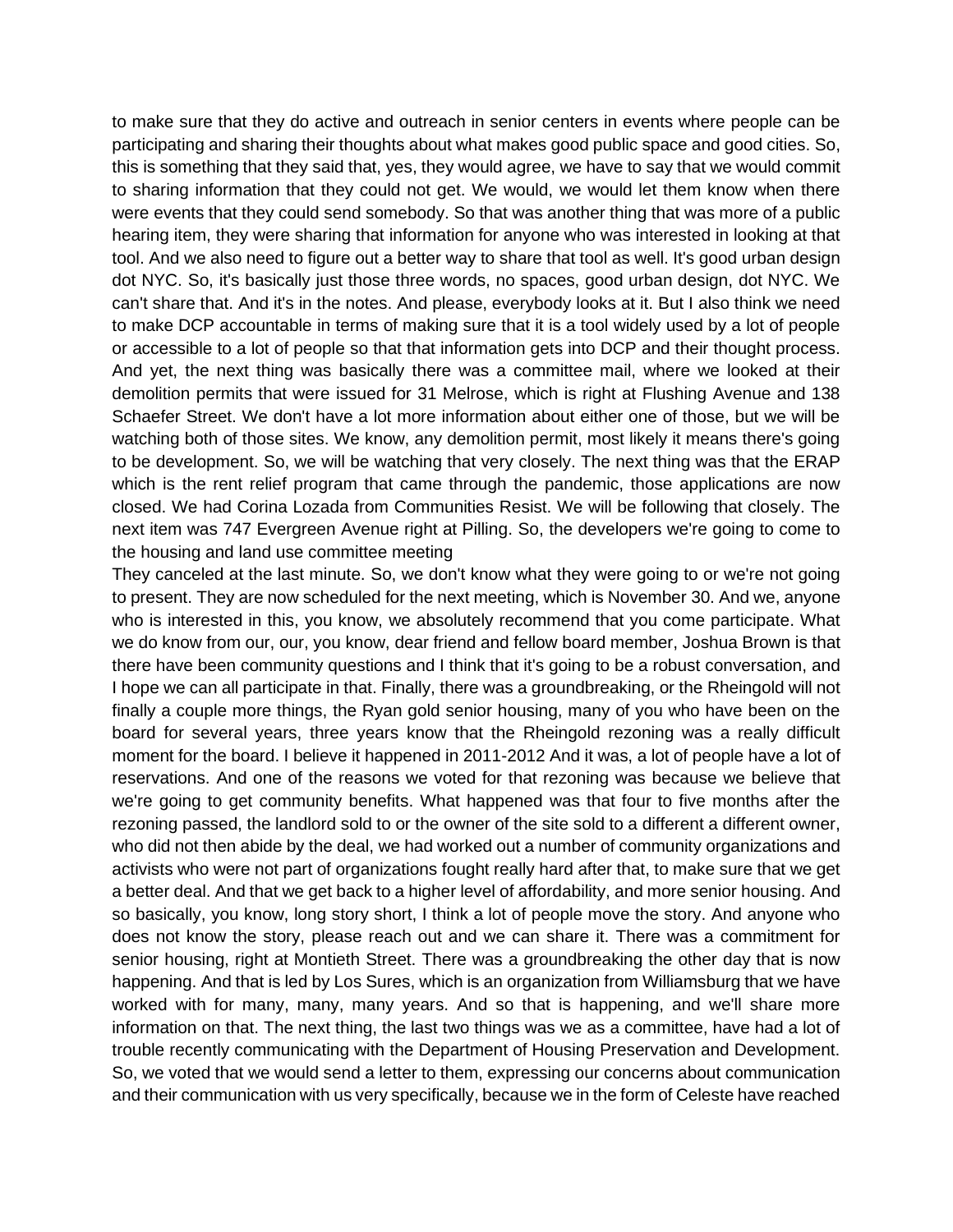out to them, and they have not necessarily been helpful. So, we had to ask for that. That was sent from the committee. And then finally, our fellow member, same year, raised some very concerns, strong concerns about the housing lottery, how it works, and the real lack of transparency. So, what we have decided is to put that on the agenda as a future item about how especially in a community where there's a lot of development, which is being thankless as like we can provide community housing for this community. We need to have a much clearer sense about how the housing lottery works.

Celeste: Thank you and just a point of clarification, the groundbreaking is this Friday. And any questions?

Anne: 11 Monteith between Evergreen and Stanwix exactly. Okay. Yeah. I know there was a letter regarding Pilling Street without my signature on it. I know that it was attached to that, but I'm not too sure. I think that was 2019. I think that was an attendance sheet to indicate the people that were there. But just for clarification, it wasn't that anybody can send anything off without approval for the full board. Mr. Camacho: Hello. Please. Make sure because I saw the letter, and I saw the paper and it will say it and I think that should have an amendment that says page one and two to be attached with it because it looks like it was in the attendance sheet. And when we say something, they attach it to a memo saying that we agree, which that's not the case. You know, I will be going to that meeting. All the board members that were present when we met because I did sign an attendance sheet that are invalid myself today. Not as she indicated that we approved that because I can't make that decision. You know the board must make that decision. So, we need some clarification regarding some of those signatures that they put in the package with that piece of paper. So, I really didn't understand, and I wasn't in the chair. Anne: I think at that time he did so to find out. What was it so I would like to just follow up on what Mr. Camacho said. I also have a lot of concerns about this just because it is presented as an agreement. So, the community board has never heard one thing about this. We have huge amounts of respect for the immediate neighbors and the neighbors who have been there for years and who have been working through this. We need information. And so that is it. I think this is an incredibly important and I think Mr. Camacho raises a very good point.

Joshua Brown: But I'm sure it's for sure. But we will present what that is. That was the developer voluntarily signing papers and that he was going to agree to the AMI levels that the Pilling Block Association advocated for, so everybody understands is fully clear. That's not a legally binding document. It's just the developer voluntarily saying, hey, as a community partner, I'm going to actively give you this amount of affordable housing. So, when they come, it's a good point one to hold them accountable to them because it's in our favor and to get full clarity as to what the action plan is, given that that was two years ago.

Anne: And I would like to add that I think that I was just looking closely through those documents today. And it looks like the project is 50% affordable. And AMI levels like there. You know, some of those are good. Some of them are we would push for more but 50% affordable and this is MTR which is a manufacturing district to residential that would require that rezoning. In this situation. I think we would ask for a lot more than just 50% affordability at this point. So, I think that I would like to we both want to respect with the local immediate neighbors care about but we also want to very importantly stress this is a neighborhood wide important decision and must be run through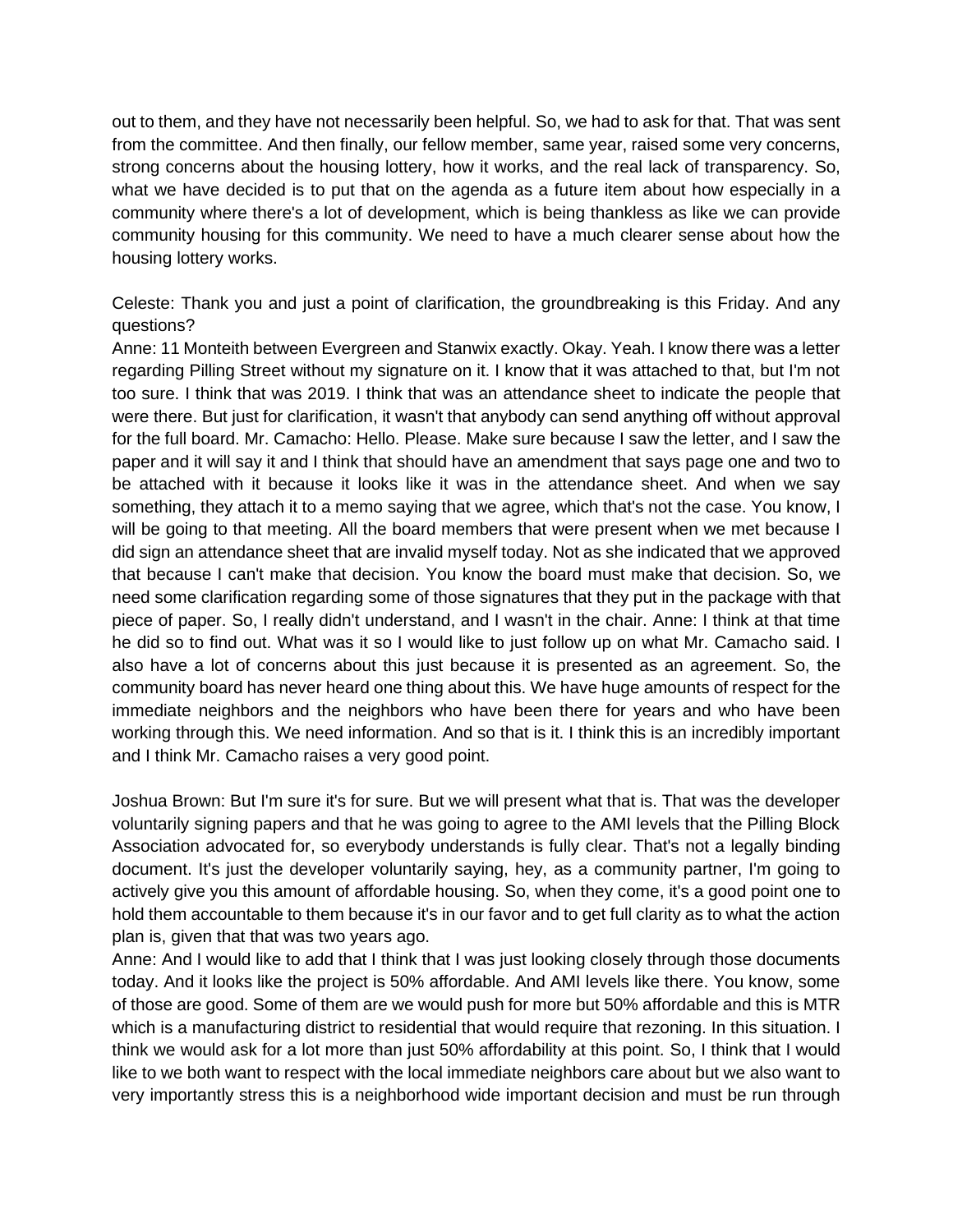the community board must have the input of an has to go through that process. And I think you know, honestly, 2019 and 2021. Like we now want to ask for more. So, we want to ask for a lot more. I don't think 50% affordability in the last few projects. We've never accepted 50% affordability. We want more than that. Because especially because as we all know, affordability in the like, you know, affordability is not actually always affordable. Or Bushwick. So, for any affordability, we must look at exactly what the AMI numbers are and make sure that there is very widespread affordability for this community, especially if we are going to support any kind of rezoning from losing manufacturing capacity. Manufacturing land and turning it interested into just a quick point of clarification.

Keep in mind and just to point out with the ULURP are solely advisory and we don't determine. I understand that very well. You might as well. Fight that for as much as you can get.

Barbara Smith: Yeah, but sometimes you must be careful because if they pull out and go another route they don't need to, so you know like we need to push them to make it affordable. But some people that build they have the money to do whatever and it's not common courtesy that they come to us that they come to us because they want that little pack lighter. Those so far because look over your back to the bar. That's private land. They didn't they don't have to keep getting bored. They could do a sign they could kind of build a 10-story building on that land over the you know, so this is really got to look at the whole picture. On it above.

Anne: If you choose to Miss Smith, you're 100% right. This is a situation where we can push because they will need a rezoning to do what they want to do. Whereas at the food desert site they don't need that or the like and lo Linden site they don't need are on this site That's right.

Celeste: So just a quick point of clarification on this project. The presentation on the 30th is not a certification, it is not starting the ULURP clock, it is informational for them to share with us. A revised or an updated right project proposal. So, anything else that would happen it'd be awkward for them to certify right now just given the upcoming transition so they will likely wait to certify in the beginning of next year. And then those conversations will be had with the new council members and new administration etc.

Anne: Right. And I say one more thing, which is I think one of the reasons we're having this conversation now and there's a lot of back and forth about this is that they have not yet come to us, and I think that's a bit of a problem. They are coming up to us. There's an unofficial meeting tomorrow and they will be coming to us at the housing land use committee on the 30th. And I think that's great. But if we really want this to be a good project like we're not against good projects. That is 100%. What we're saying is we want this to be good. But I think the reason is that there has been a lot of like back and forth, but we haven't had any information from them. So good. Thank you.

Celeste: Thank you. We'll move on now.

### Health/Human Service/Senior Citizens/Veterans - Cheryl Jones

Hi, board members, Cheryl Jones. So, we had a meeting on November 10. And we had a big organization with that or op ed and they talked about what they were doing in the schools. They teach healthy eating and food demonstrations in some of the high schools of the board. We also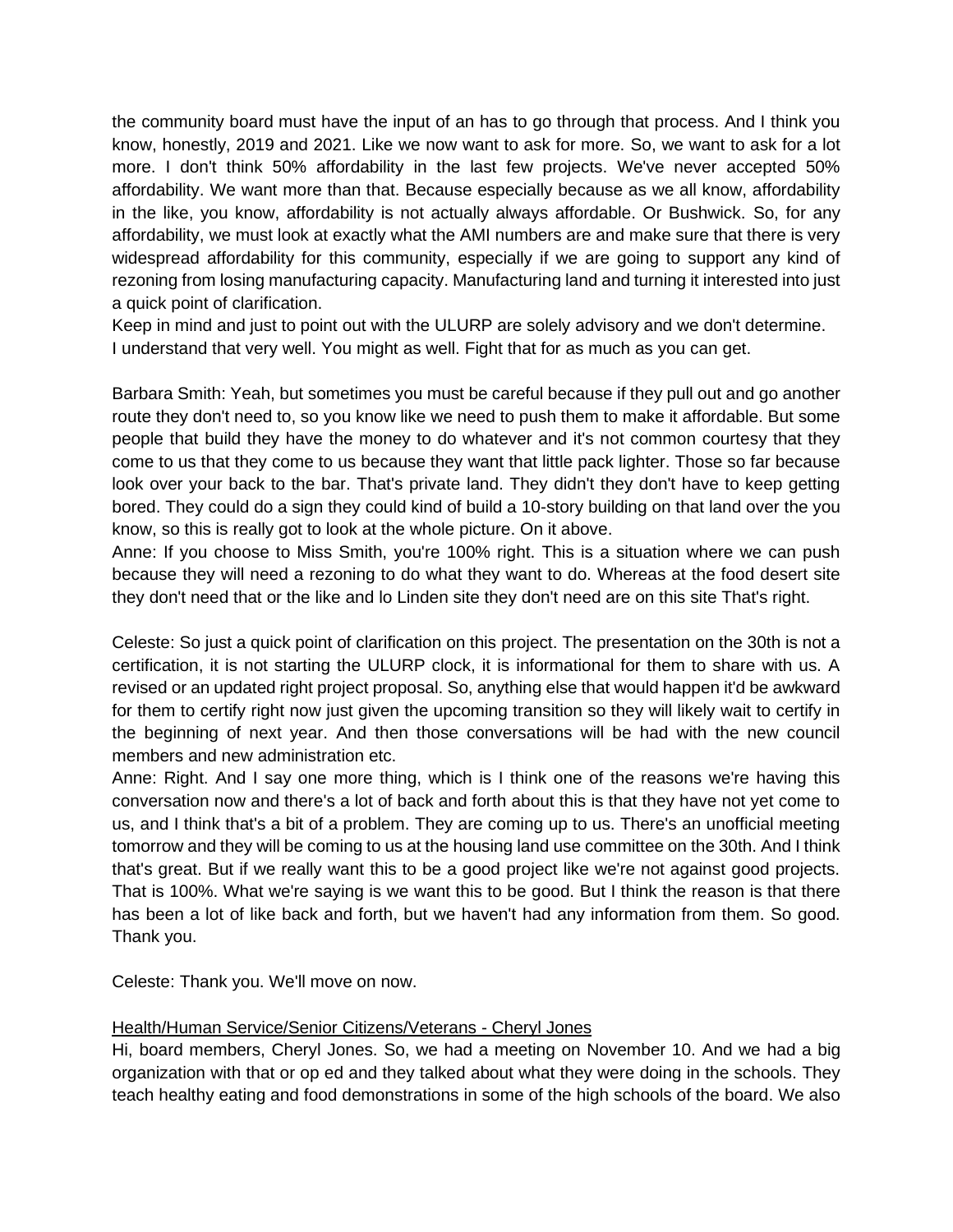talked about some things that we plan on doing for this year. And so, we all agree that we want to be a little bit more proactive and have some more additional beds besides our Bushwick Shape-Up we love. And so, we talked about having some virtual summit on healthy eating and mental health. And that's what we're planning on doing for this board year.

Yes. And, we would like to have some support in recruiting some members or we have a very small committee. And so, we could have some additional support. Members, membership.

Mr. Camacho: Yep. So, whoever wants to get on, please get on let us know if not guess why we'll be putting people on there. She said it's a nice way I'm going to say the bad way. I'm sorry.

Cheryl: Want to do some virtual summits on healthy eating and mental health. And so, we're looking forward to those endeavors. And we also will be doing our wonderful shape-up and this year is going to be bigger and better. It was great last year. And so, we were very successful. And so, the order is very exciting for the committee to expand and have this event. Like to thank Celeste, Mr. Camacho, and Barbara, for Thank you Ms. Jones. Thank you. You're doing a wonderful job, everybody.

Barbara: This is a great question. Okay. I have a question for Cheryl. The person that came to present about a food program that they had in schools. Are they doing anything in the district already or? Cheryl: So that's a question that we could follow up. So, my only concern is, you know, with the presentation it was a great presentation, but you know, there's a fee we can ask. Is this no cost for you? No, really, and the only way I can think of is to go to school and I believe that they pay from a type of salary to pay the fee if we were for my older sister. Barbara: Okay, because my next question was going to be had they reached out to the CEC32. But alright, but I'll double check. So, I saw it as an end for you or both of you. That was just a concern. Thank you.

Celeste: Thank you all right, going once, going twice, show.

# **7) Recommendations**

Celeste: Thank you. Alright, we'll move on now to recommendations. We should only have, I believe two recommendations this evening, both coming from our permits and licenses committee. I will provide another overview of the specific recommendations the committee made. This is for TK planners LLC at 156 Knickerbocker Avenue for a new wine beer cider license. The recommendations were the following hours of operation seven days a week Sunday to Thursday from 12pm to 10pm. And Friday through Saturday from 12pm to 10:30pm. No sales of alcohol liquor after midnight on Sundays, and no amplified music outside and the second recommendation is regarding Farm to People at 1100 Flushing Avenue. They have already applied for a new liquor wine beer cider license. The board has already voted on that specific recommendation with their hours and with their other stipulations, so no sales of liquor after midnight on Sundays they confirmed that they will comply. They are simply requesting for this visit to the committee, three additional one day licenses. And I will ask now, go ahead.

# **Motion for a blanket vote.**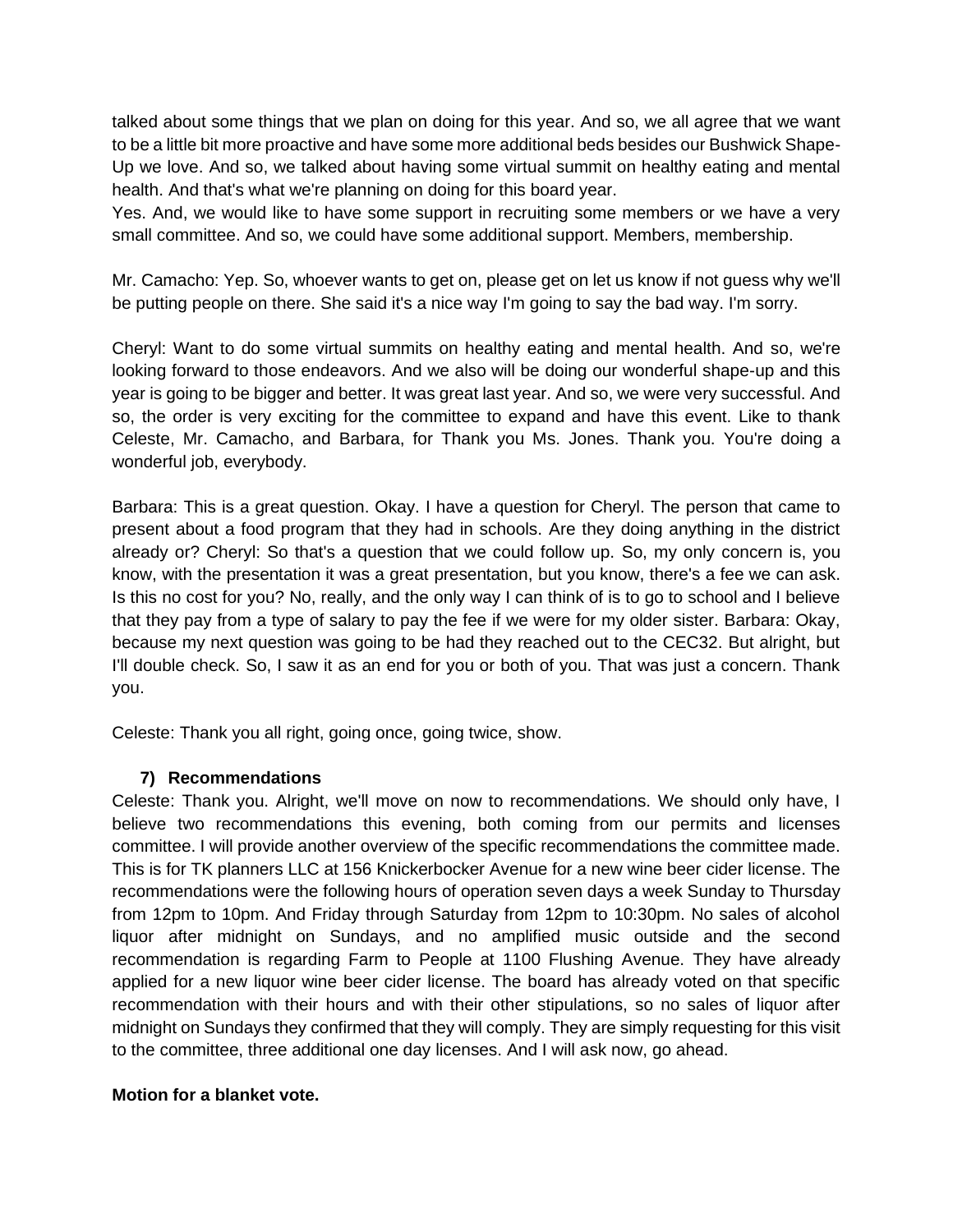Barbara Smith seconded the motion. All were in favor, so moved.

#### **Motion in favor of the committee recommendation.**

Mr. Camacho made a motion. It was seconded by Jose Guzman. Andy Marte abstained. The motion carried.

Mr. Camacho asked about a letter for the HLU committee and Celeste informed him it would come directly from the committee; it did not require a full board vote. Okay. All right. Thank you.

Celeste: All right. We appreciate your thoroughness. Any other recommendations? Going once, going twice.

### **8) Old Business**

Celeste: We'll move on now to old business, any old business going once going twice. (None)

#### **9) New Business**

Celeste: Any new business, any new business? Yes, Barbara. So, Barbara first and then Cheryl.

Barbara: Precinct Council turkey giveaways and toy giveaways but I want to thank our Assemblywoman Maritza Davila. Because this year is very bad because of the pandemic and people got flooded. So, I'm really if you know anyone that needs to cozy up to me tonight or tomorrow. So far, we have a beat for the people that call in are ready for the theme. And the theme, Assemblywoman and our Councilman Antonio's, we got another favorite clip of the season. They say give us a donation of 30. I will get them to make sure people have a good Thanksgiving. Thank you, guys, for coming, they don't want the passion toy. Thank you whoever and whomever has money that wants to give. I'm going to give it to Celeste so she will blast out the info.

Cheryl: I was just going to say this at this meeting during the community board every year that I've been on it. There is a call for somebody dropping five bucks 10 bucks 20 bucks into an envelope for exactly this.

Barbara: Yes. And I want to thank our manager who's writing a check for us. I thank you so much. And when our community people came to me, he donated \$100. Mr. Camacho: I'm going to give you a check to Barbara, but I don't know if it's going to work.

Celeste: Alright, so we have Cheryl, and I heard some other folks with new business go ahead.

Cheryl Jones: I was going to bring up the turkeys and the toy until you can get my message. Thank you. So yes, I'll be donating and we're hoping he can get \$5, \$10 I mean we have a lot of families. Barbara: I'm going to buy candy bags and give it a tour. So that's what we're going to do with the fact that we can't have a fundraiser this year to audit people on both sides. So, we got to do it like this. Okay, perfect. All right.

Andrew Choi: Okay, I just had a question. I was just wondering; I didn't hear at the beginning. What organization are you speaking on behalf of? Barbara: The 83 Precinct Community Council. Andrew: Thank you, Andrew.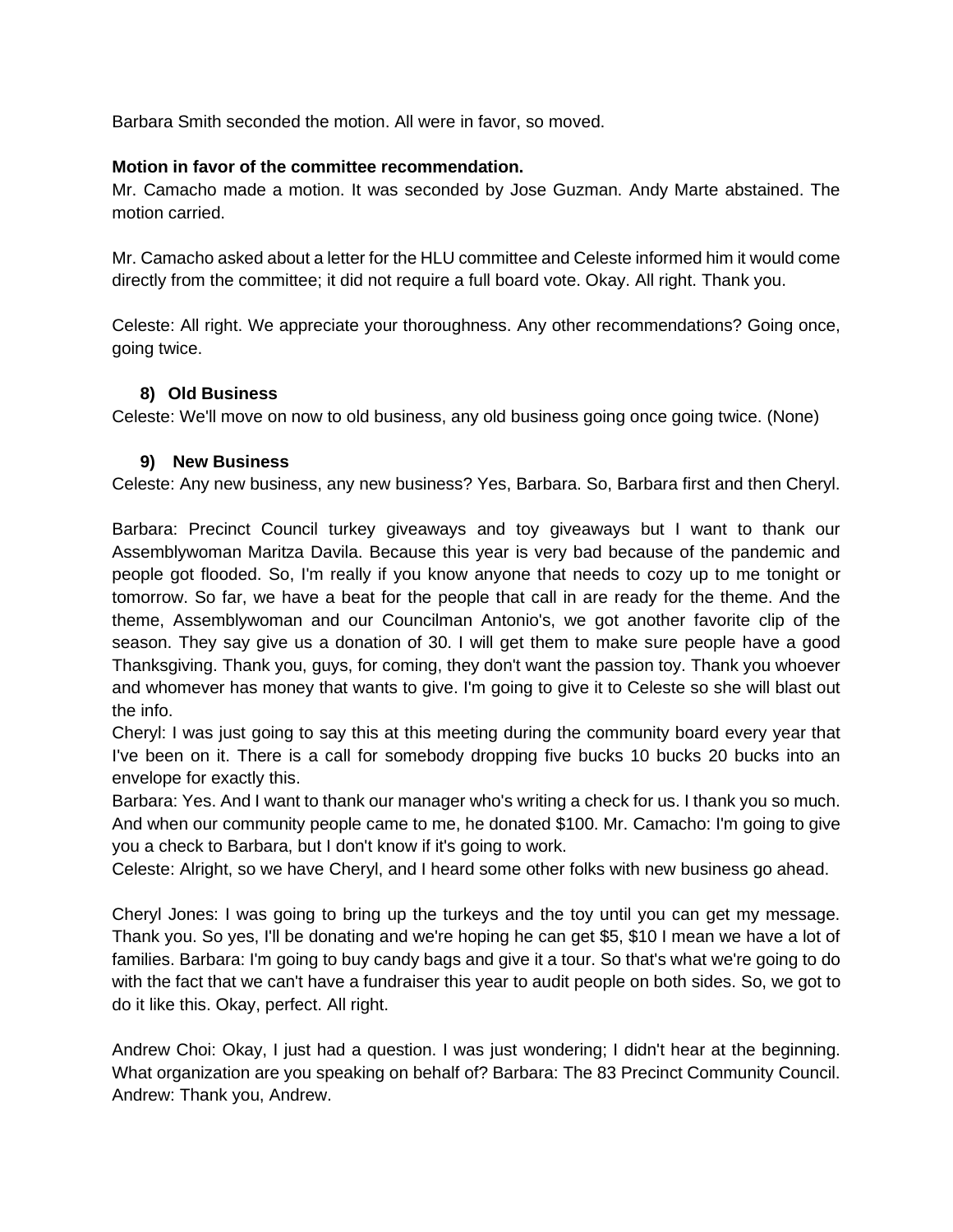Martha Brown: No, I'm telling Robert you will accept the envelopes that your house was throwing on leaving the house with me? Mr. Camacho: Yeah, you can bring it to my house.

Celeste: Alright. Just wanted to make sure if there's no other new business, we have a lot of jokes tonight. If there's no other new business, we'll move on. Go ahead.

Barbara Smith: Yeah, well, yeah, we'll send information to the board. And then we'll put the cash app out to the public because the Cash App is public. So yeah, we'll send information to the board and then we'll make sure that everyone else has access to the Cash App. Sounds good? Okay. Yeah. Celeste: All right. No other new business going once going twice.

### 10) **Announcements**

Celeste: We'll now move on to our announcements. A minute and a half please. I'll go through the same list of elected official reps that we started with. If anyone else has an announcement, please let me know in the chat.

Evelyn: Okay. So just want to it's been a learning curve again, a few things having to do with the recent report for this month on the child tax credit as we all know, the advanced tax credit 62,000 Children, families in our district received Child Tax Credit this month, for a total of \$35 million in tax cuts. That's basically money that went back into these families' pockets, which is awesome. The average payment per household was \$417. This historic tax is putting money back in the pockets of families. The final payment will be next month, December 15. And then the remaining half of the advanced touch credit the families will be able to claim when they file taxes next year. So, it's the advance payment and over 40 to \$70 per child in the household this month, next month will be the same thing. We're looking to expand that in the infrastructure bill that is being worked on out in Washington. I don't have to tell you incredible news of the infrastructure bill that has gotten millions of dollars to New York City and into our district. I heard Dan be talking about MTA concerns. I'm surprised he didn't see me. He didn't mention that we have been in communication all day about certain stations in our district that really need infrastructure bills. We saw what happened in Bushwick. On the streets of Knickerbocker Wilson, I was out there last week to tour Hope Gardens, some of the units that have been destroyed. And we know that we need to improve the infrastructure of what's under the streets, in those in that neighborhood and we need to improve the quality of life for those residents. So that is something that we are going to be working on as the congresswoman is working on as we speak. So, the build back better bill isn't playing out with the President trying to shore up the rest of the vote and Ms. Pelosi the everyone's doing their effort to lock in the votes. It is the most important framework that stands at \$1.75 trillion. And it is important because it is the budget that has a lot of important funding for everyday living in our districts. One of the key things is children. Without social security numbers we're looking at to make sure that they are also eligible for the child tax credit right now you have a child that had the PIN number, that family that could be working with a tin but because it's not an SS number, that family would not be eligible for any tax credit. That is something that we're looking to correct and make sure that families are all children are counted and are eligible for a tax credit. So that's one of the key things for us. And in the buyback bill. Of course, we know what universal and free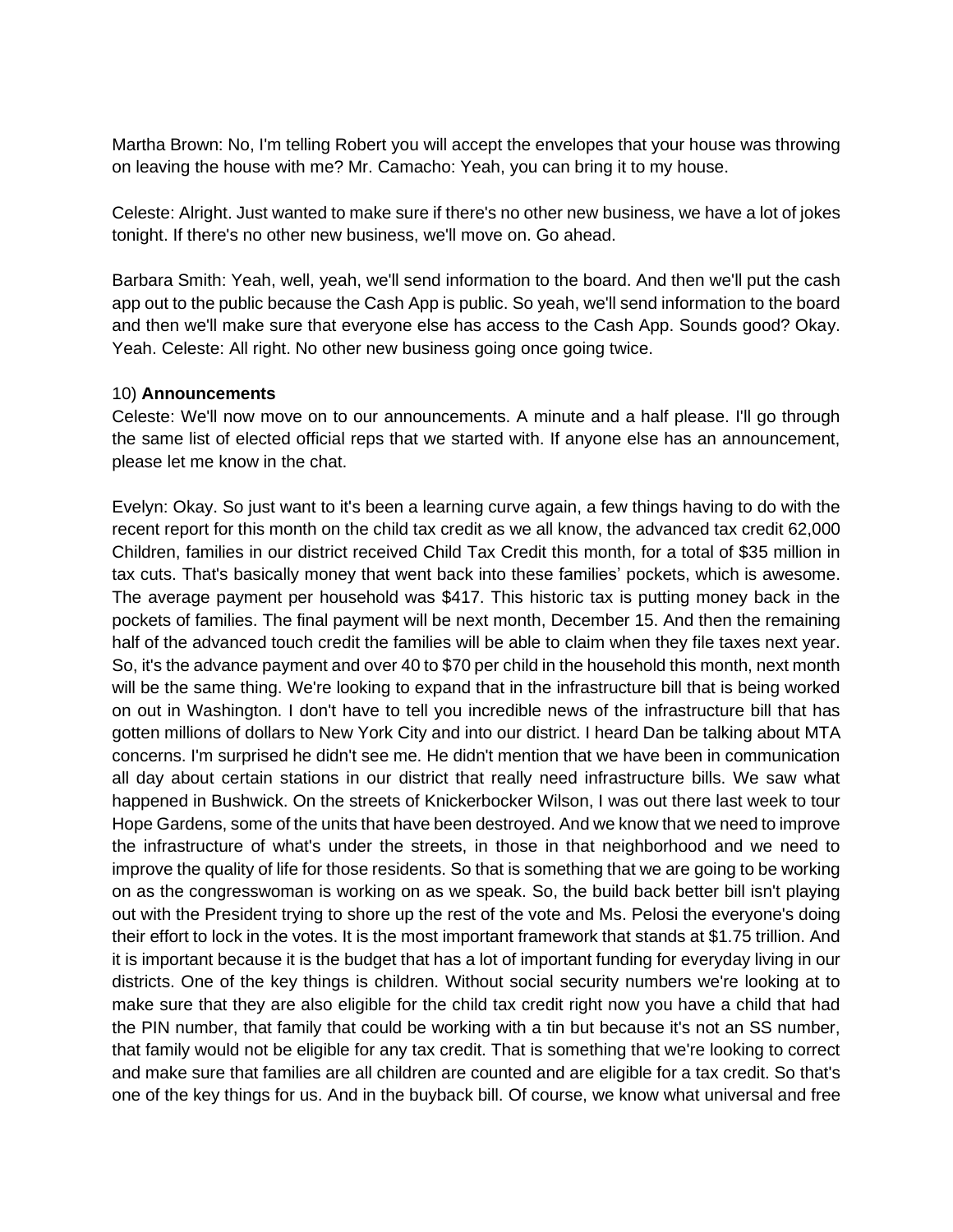preschool affordable housing funding I mean, there's a host of this will share it with you by email. Something that's happening in January is the cola and the cost-of-living increase. Because of that the cost of living will be adjusted. It will be the biggest adjustment in decades. It's going to go up about 5.9%. This will be the biggest COLA increase since 1982. And the reason behind is because the pandemic has caused a lot of consumer prices to spike energy prices despite waterfall housing. I mean, you know what's gone up so that's going up and then 8 million disabled. We'll also see SSI increase in 2022. But given that there's also going to be an increase in the Medicare have a CMS has declared an increase of 5.9% towards the Medicare Part B. So, we're going to see an increase in from those that paid Medicare Part A and Part B, the increase will be from \$148 to about \$170. But this increase will be covered because you'll be able to pay for this increase because of a COLA increase as a standard due to the SSA. So, there's a lot of things happening in Washington that are going to impact us positively in the district. And this is something that the congresswoman continues to advocate for. And so, we'll continue to keep you updated in the weeks ahead. Thank you for your time. Thank you.

Celeste: And just a quick question that's in the chat. I want to make sure it's addressed. Can we bring toys to the 83rd precinct directly? I believe that's for Barbara. No, okay. Barbara Smith: This Barbara, we're going to show people will have anything available to the elderly. Yeah. Yes, ma'am. Thank you to the Congressperson representative. Got it? Mr. Camacho: Let me know too, because I got some starving people here too.

Andy: I just want to thank you. I just wanted to thank the congresswoman representing the screws for her office reaching back out regarding ensuring that faith-based organizations have an opportunity to provide universal pre-K for some reason. It's not something that's being included in the build back better program but as someone who has benefited from those programs as a child, I think it's important that we also include programs in the universal pre–K. Thank you.

Annette: Hi, Evelyn, can you send us some information on that Medicare increase because there are a lot of seniors who don't understand it and it's coming at us quick from different directions. So, I like to do that. Evelyn: I will send you the CMS reports. And, and I think it will be helpful and it will be a wash for many of us. Okay, because the COLAs that increase so you'll be able to cover. You'll have about \$30- \$35 with the increase so I will share that.

Martha Brown: I also read that my Medicare premiums are going to be increased. Just what I know it's going to be increased from 148 to like 170 Choose about 25 About a \$29 increase. But we're not coming out of our social security check. Evelyn: That is correct. That is correct. Martha: We've got our payments are going to be agreed to almost \$175 And we're getting a course of living but it's still going to be for it's not it's not to be cost effective. Anyway, that's for me. I don't know about anybody.

Evelyn: Okay, I will send you the info. According to The Economist. It's going to almost be a fair wash for many constituents, those that are on fixed income and those that are in Social Security. It will almost be a wash purse for men for millions. But I will be happy to share that with Celeste and then she can circulate that information. Okay, I just wanted to give you an advance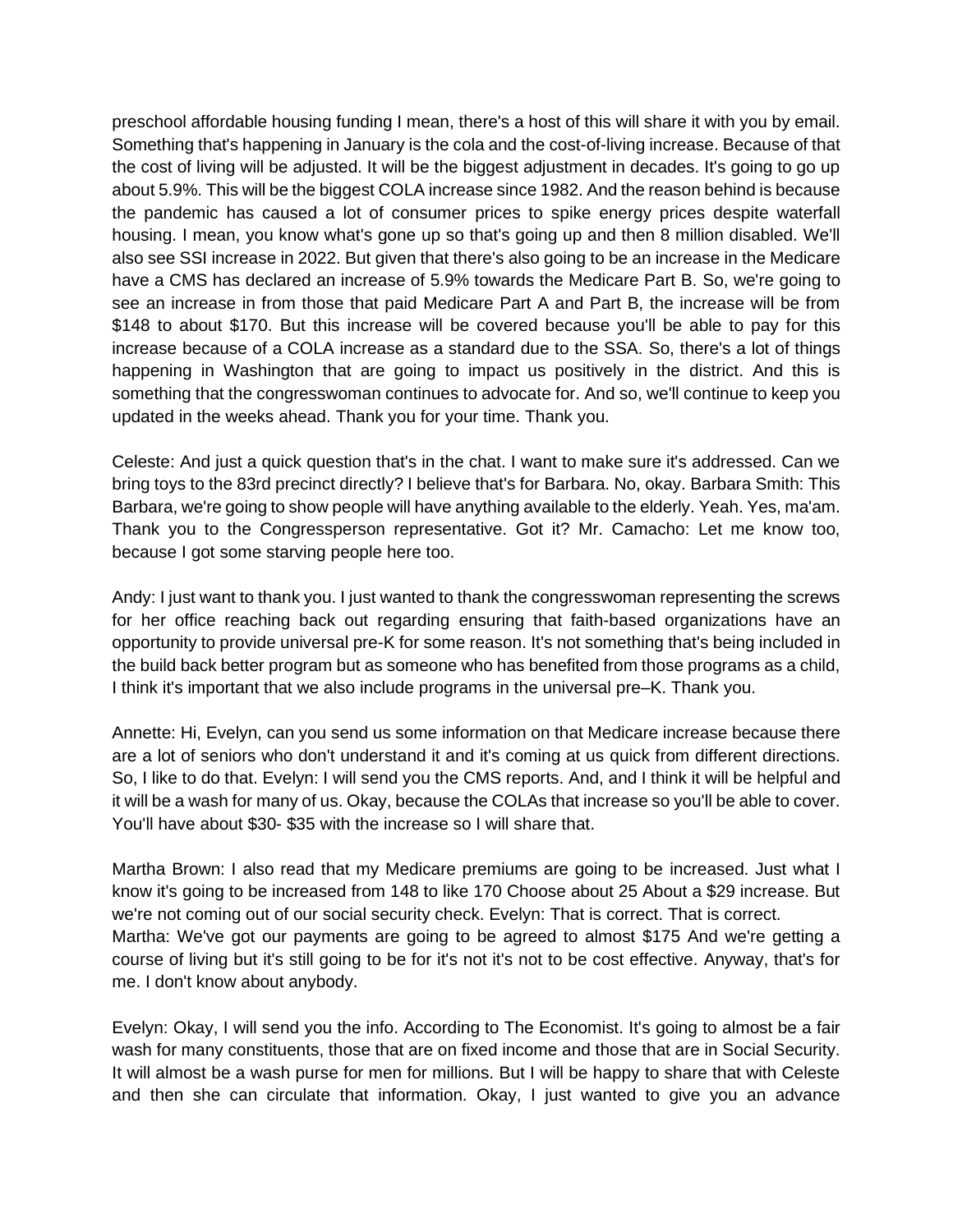announcement because it was just announced this week. And then getting that notification as we know everything has gone up. But there's also a reserve of reserve because we have over 100,000 people on a waitlist to get Medicaid assistance and for home care assistance. So, this is part of creating a cushion to also help those to become eligible but it's a long explanation, but I want to. I'll be happy to share that with Celeste-the list. Thank you

## Marcus Harris, Brooklyn Borough Hall

Okay. So just want to say Happy Thanksgiving everyone in advance. Understand if you want to go on our website, brooklyn-usa.org You can see all the events that we're having the virtual events, we're still trying to make sure that everyone is staying safe. If anybody needs me again, you can call me at 7188023909. It forwards to my cell phone. So, no matter where I am, you will get access.

## Mamadou Sire Bah, Mayor's Community Affairs Unit

Oh, yes. I'm still here. I can folks hear me Yes. Hi, everyone. Um, no immediate announcements, but just wanted to just thank everyone in advance for anyone who attended yesterday's Brooklyn City Hall people resource fair, in which the mayor was there if along with Eric, along with Brooklyn Borough President, Eric Adams, along with a number of city agencies at the Madison Boys and Girls Club on Nassau Street. And I also do want to share in the group chat that there is going to be a pickup for folks that want to pick up sandbags and anticipation for the continuation of hurricane season. There isn't anything in Brooklyn but there is one in South Queens and then there's one also in lower Manhattan. So, I'm going to share that in the chat box. it's a limit of 20 per household please wear a mask pickup. And yet that's all. Thank you so much.

Mr. Camacho asked for him to follow up regarding a town hall or meeting in Bushwick, especially given the impact of Hurricane Ida.

Celeste: All right. So, a time check. So, I want to go back to Michael. I believe Sandy left. I know there are multiple meetings happening tonight. But Michael if you have anything now's the time.

### Michael Pereira, Council Member- Elect Sandy Nurse

Yes, of course. You know, forgive Sandy. She's in CB five meaning currently. So, a few things that we can say in this transition will be facilitating a few town halls that are pending. But as soon as we get the concrete on the calendar, I will make sure that they're related to you. In addition, we'll be doing some tours. As you know, a lot of the between like the red pad agreements. So, we'll be doing some tours of nature buildings in the district. And, as some of you may know that the tax lien sale the final date to file a hardship letter due to COVID will be December 15. So please share with your networks. If you have any questions, and however we can support, I'll put my contact information and send these in the chat. We want to make sure that we get those letters in sooner than later since there's less than a month to avoid somebody mistakenly or potentially getting on that list. So, I'll put my information in the chat.